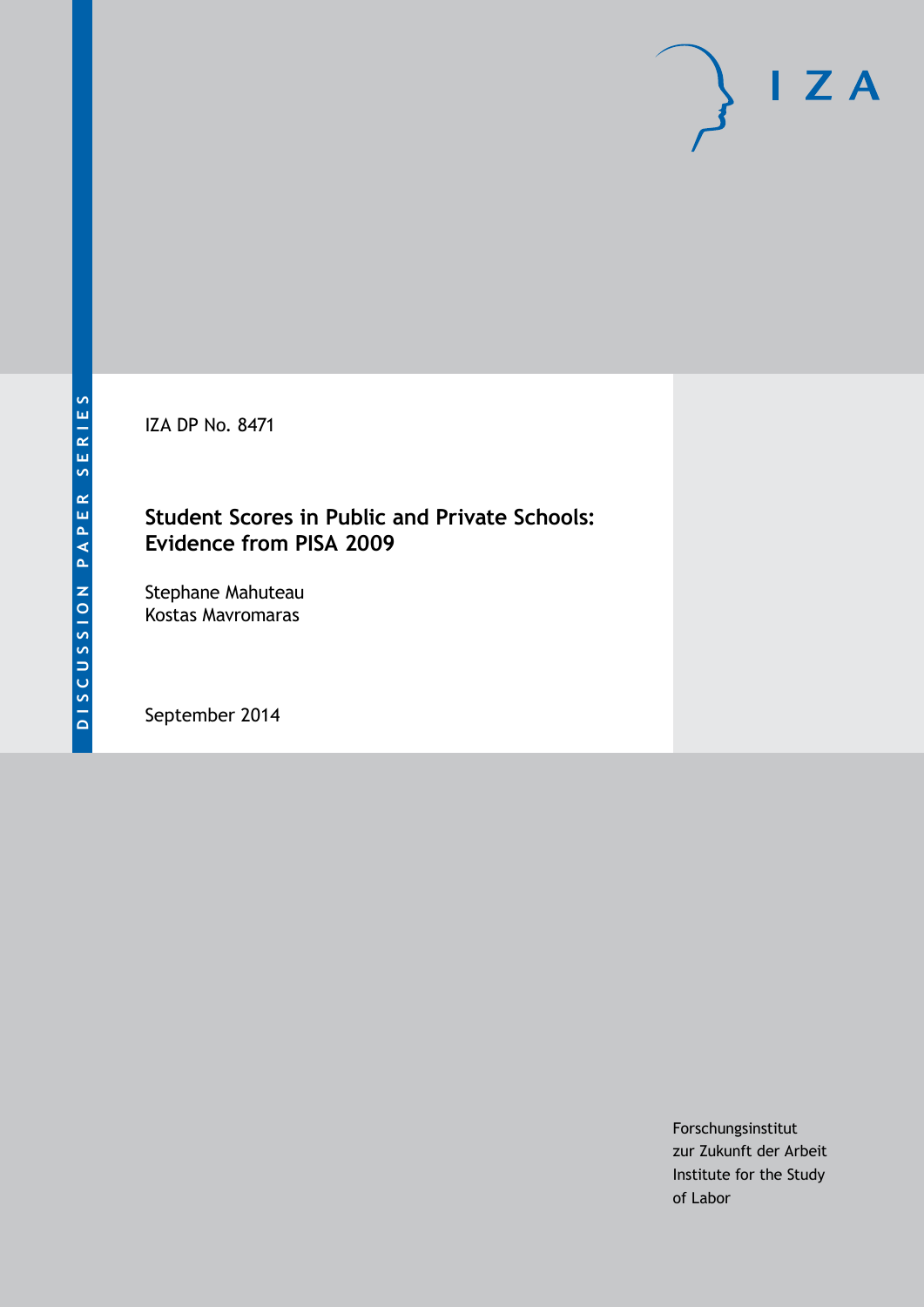# **Student Scores in Public and Private Schools: Evidence from PISA 2009**

## **Stephane Mahuteau**

*NILS, Flinders University and IZA*

# **Kostas Mavromaras**

*NILS, Flinders University and IZA*

Discussion Paper No. 8471 September 2014

IZA

P.O. Box 7240 53072 Bonn Germany

Phone: +49-228-3894-0 Fax: +49-228-3894-180 E-mail: [iza@iza.org](mailto:iza@iza.org)

Any opinions expressed here are those of the author(s) and not those of IZA. Research published in this series may include views on policy, but the institute itself takes no institutional policy positions. The IZA research network is committed to the IZA Guiding Principles of Research Integrity.

The Institute for the Study of Labor (IZA) in Bonn is a local and virtual international research center and a place of communication between science, politics and business. IZA is an independent nonprofit organization supported by Deutsche Post Foundation. The center is associated with the University of Bonn and offers a stimulating research environment through its international network, workshops and conferences, data service, project support, research visits and doctoral program. IZA engages in (i) original and internationally competitive research in all fields of labor economics, (ii) development of policy concepts, and (iii) dissemination of research results and concepts to the interested public.

IZA Discussion Papers often represent preliminary work and are circulated to encourage discussion. Citation of such a paper should account for its provisional character. A revised version may be available directly from the author.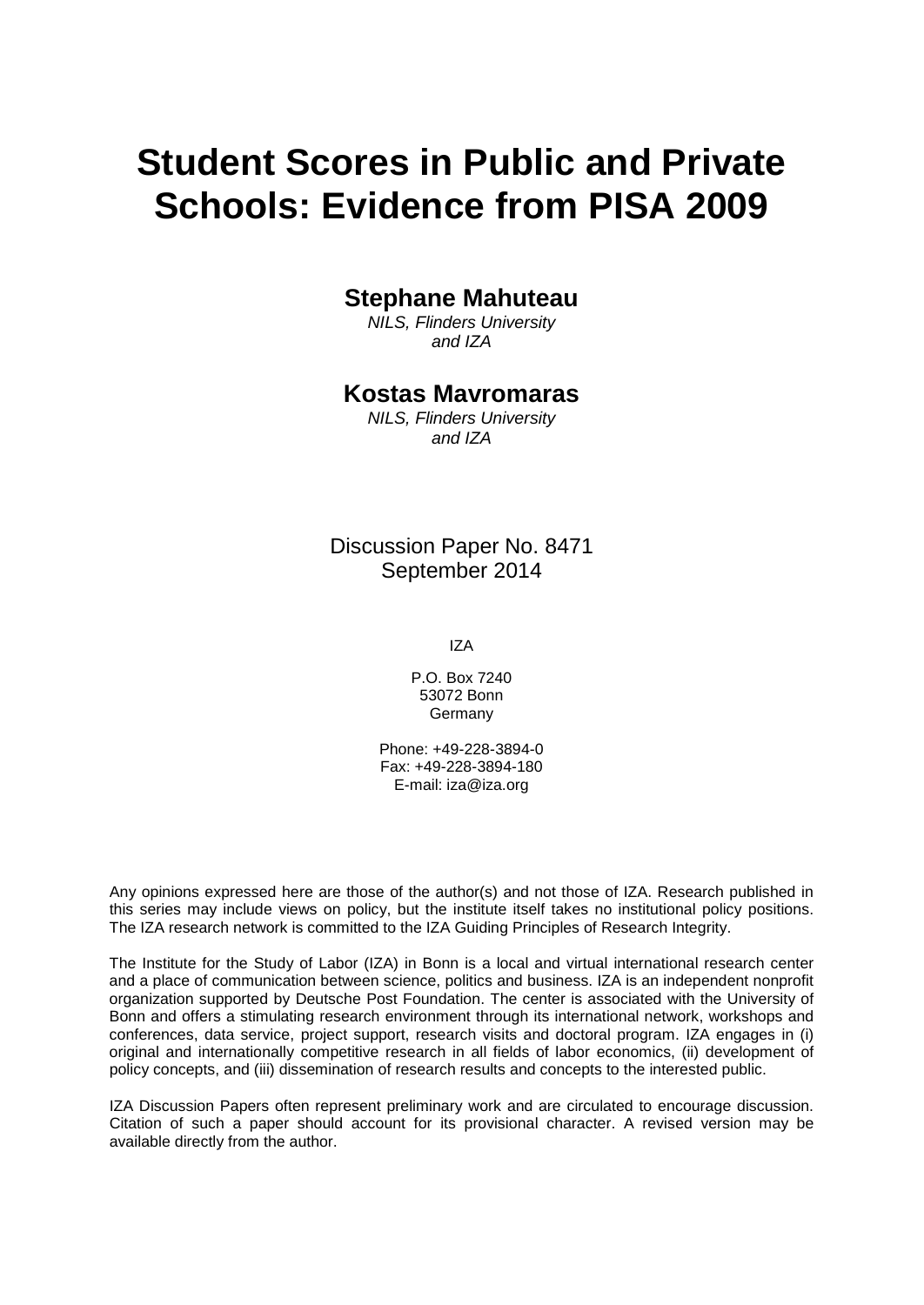IZA Discussion Paper No. 8471 September 2014

# **ABSTRACT**

# **Student Scores in Public and Private Schools: Evidence from PISA 2009**

This paper examines critically the presumption that, other things equal, private schooling offers higher quality education than public schooling. We apply multilevel regression on the 2009 PISA to estimate the differential effect of public and private schooling on student scores in Australia. We control for observable and unobservable influences, at school and student levels. We find that public-private schooling quality estimated differences are not statistically significant, but Catholic schools perform better than both. Differences by sector in the level of resourcing, plays a minor role. Student socioeconomic status differences and resulting selection, drive the observed better private schooling scores outcomes.

JEL Classification: I24, I21, I28

Keywords: PISA, government schools, school quality, multilevel modelling

Corresponding author:

Kostas Mavromaras National Institute of Labour Studies Flinders University GPO Box 2100 Adelaide, South Australia 5001 Australia E-mail: [k.mavromaras@flinders.edu.au](mailto:k.mavromaras@flinders.edu.au)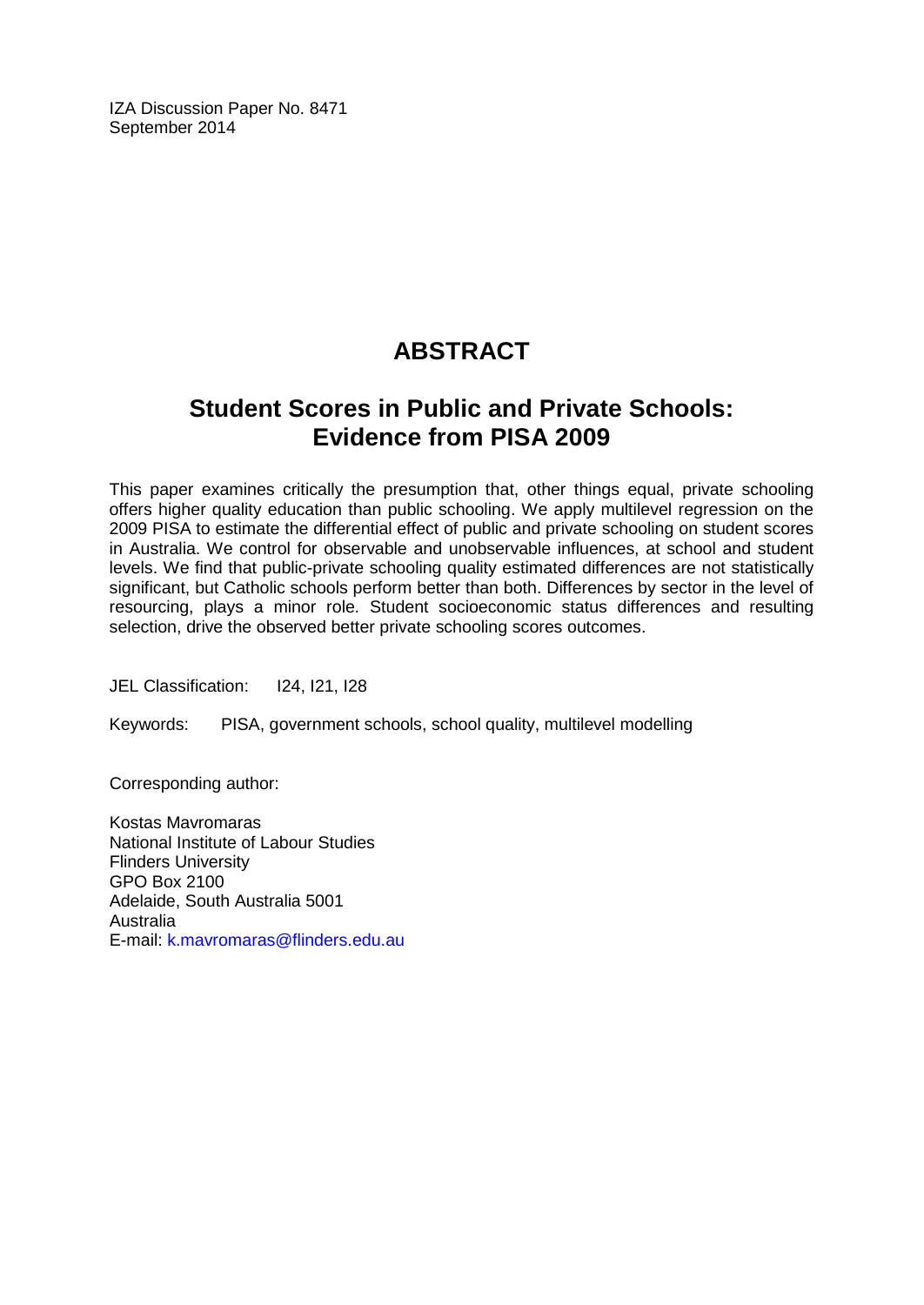### **1. Introduction and Policy Background**

It is often presumed that public schooling offers lower quality education for several reasons, including that it may be less resourced, or because the private sector may be able to manage staff in a more market-oriented manner, to the benefit of education quality. This paper examines this proposition critically for the Australian case, applying multilevel regression analysis on the 2009 PISA data. Australia has been undergoing a reform which was introduced by the 2007-2013 Labour governments, following the publication of the Gonski Review (2011) and its subsequent selective implementation. A key position of the Gonski Review was that there should be a substantial increase in school funding and that this funding increase should be offered to both sectors in a "sector blind" way. Although some of the recommendations of the Gonski proposals were altered in the process of their implementation, one of its core assumptions was retained, namely that, other things equal, the public and private schooling sectors in Australia are equally capable to convert additional funding into education quality improvements. After the 2013 elections, the policy reform that followed from the Gonski recommendations appears to have retained its pre-election bipartisan support, albeit in a qualified manner with the incoming Coalition government questioning the long-term funding needs and levels of the scheme within its broader austerity agenda. The premise of the policy reform that spending through either the public or the private schooling sector will have a similar educational effect has remained unchallenged.

Apart from the strong domestic interest in the capacity of the two sectors to deliver similar quality of education improvements, the highly integrated mix of public-private schooling provision in Australia can be of interest to the international audience. This is especially so for countries that contemplate a policy change that may entail altering the public-private sector composition of education provision at the national level. Whether the presumption of Australian policy that reform should be sector-blind is borne by the evidence or not, is one of the core policy questions addressed in this paper. The answer will be useful for policy design towards more or less private sector provision in Australia and overseas and will have implications on several counts, including the way in which dispersion of public funding for education can be justified. In the absence of efficiency differences, equity objectives would determine whether distributing public funding towards private or public schooling would be desirable. However, if there is evidence supporting an efficiency argument which suggests that either private or public provision can deliver better quality education, then any equity objectives would have to be built into that efficiency argument.

Much of the resulting debate is centred on two main ways in which education outcomes may be influenced by sector. First, debate focusses on the influence of the socio economic characteristics of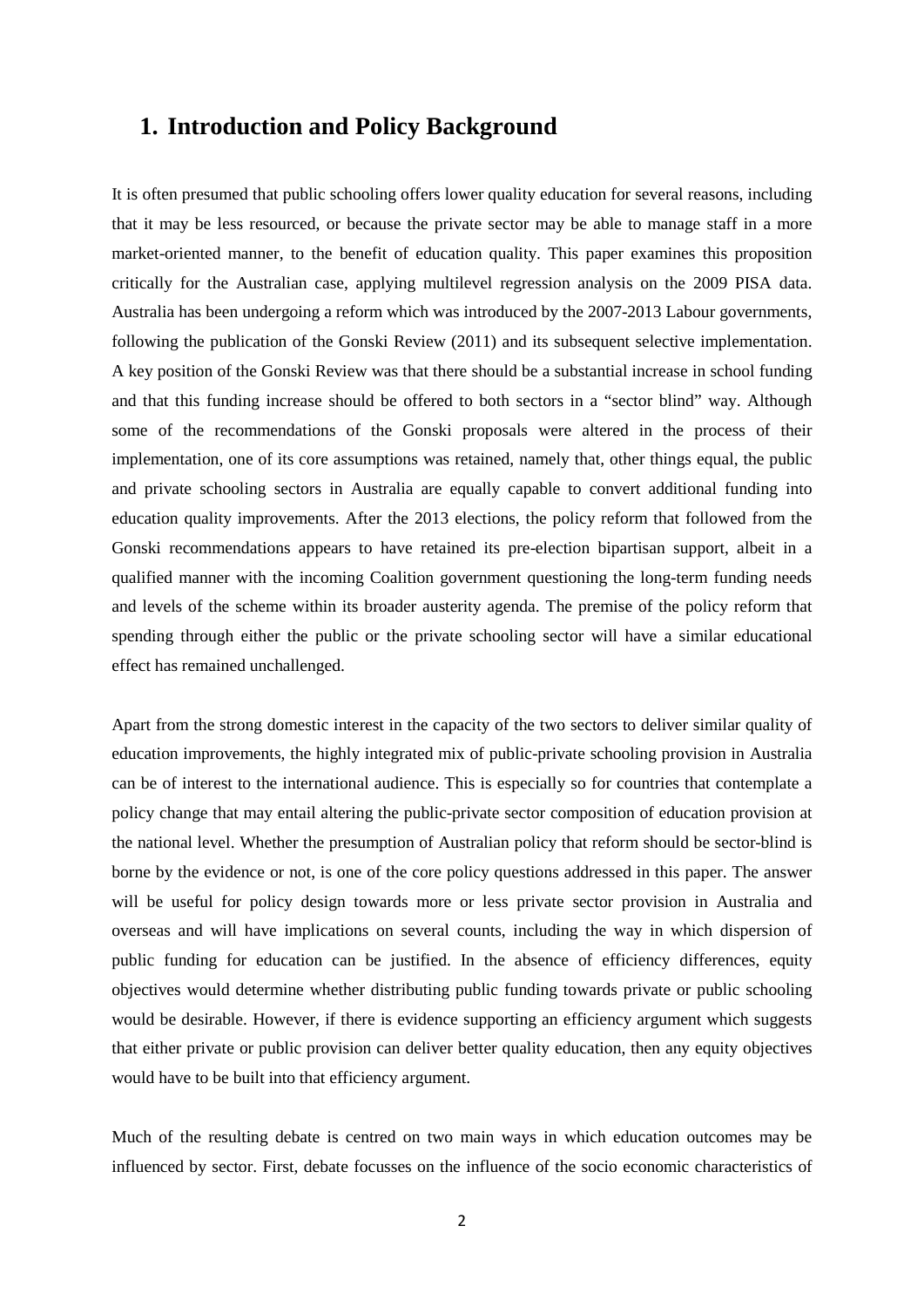the students in a school, principally because students of a higher socio economic status (SES) tend to self-select into private schools that are better funded through their fees, thus improving the relative performance of these schools at the expense of the remaining students in the remaining public schools. Second, debate focusses on the influence of public funding on schools, principally because it is more likely that public funds will be distributed in an equitable way, or in a way that is also concerned with equity, thus promoting the relative performance of public schools.

To understand the differential influence of SES and of school resourcing on student education performance outcomes by sector, this paper disentangles the influence of observable and unobservable factors on the variation in PISA scores, distinguishing between factors associated with individual student characteristics and factors associated with the overall characteristics of the schools that students belong to. The empirical analysis controls for the effect of SES and resourcing and presents their estimates alongside with the estimated impact on scores of a school being in the public or the private sector. The main conclusion of the paper is that the PISA data supports a key element of the Gonski proposed reform, namely that policy should be sector-blind in the way it dispenses of the recommended additional funding. Results suggest that, although there is a modest impact of resources on scores after all other observable factors have been taken into account, the prime impact on scores comes from the non-random self-selection of high SES students into private schools that charge fees. It is the indirect impact of SES that drives the higher observed scores of the average private school against the lower observed scores of the average public school, and not any intrinsic higher quality in education provision by the private school sector.

# **2. Data and methodology**

#### **2.1 The Data**

The Programme for International Student Assessment (PISA) is an international survey undertaken every 3 years by the OECD across 67 countries. The PISA aims to test and record the skills and knowledge of 15 year old high school students. We use the 2009 Australian component of the PISA survey, which distinguishes between public and private sector schools. We restrict the data to the Australian survey since country specific datasets are richer than the equivalised data available for all participating OECD countries. Notably, important variables for the Australian school system related to remoteness and indigenous status are not in the broad OECD data but can be obtained for the Australian data. The advantage of the PISA survey as an information source for this paper is the double sampling nature of the data it collects. A number of schools are sampled (around 350 in Australia in 2009), from which a sample of students is drawn (around 14,500 students in Australia in 2009). As a result, both characteristics of students and schools (as given by the school principal) are available. This gives the PISA data a hierarchical structure, comprising students at the first and more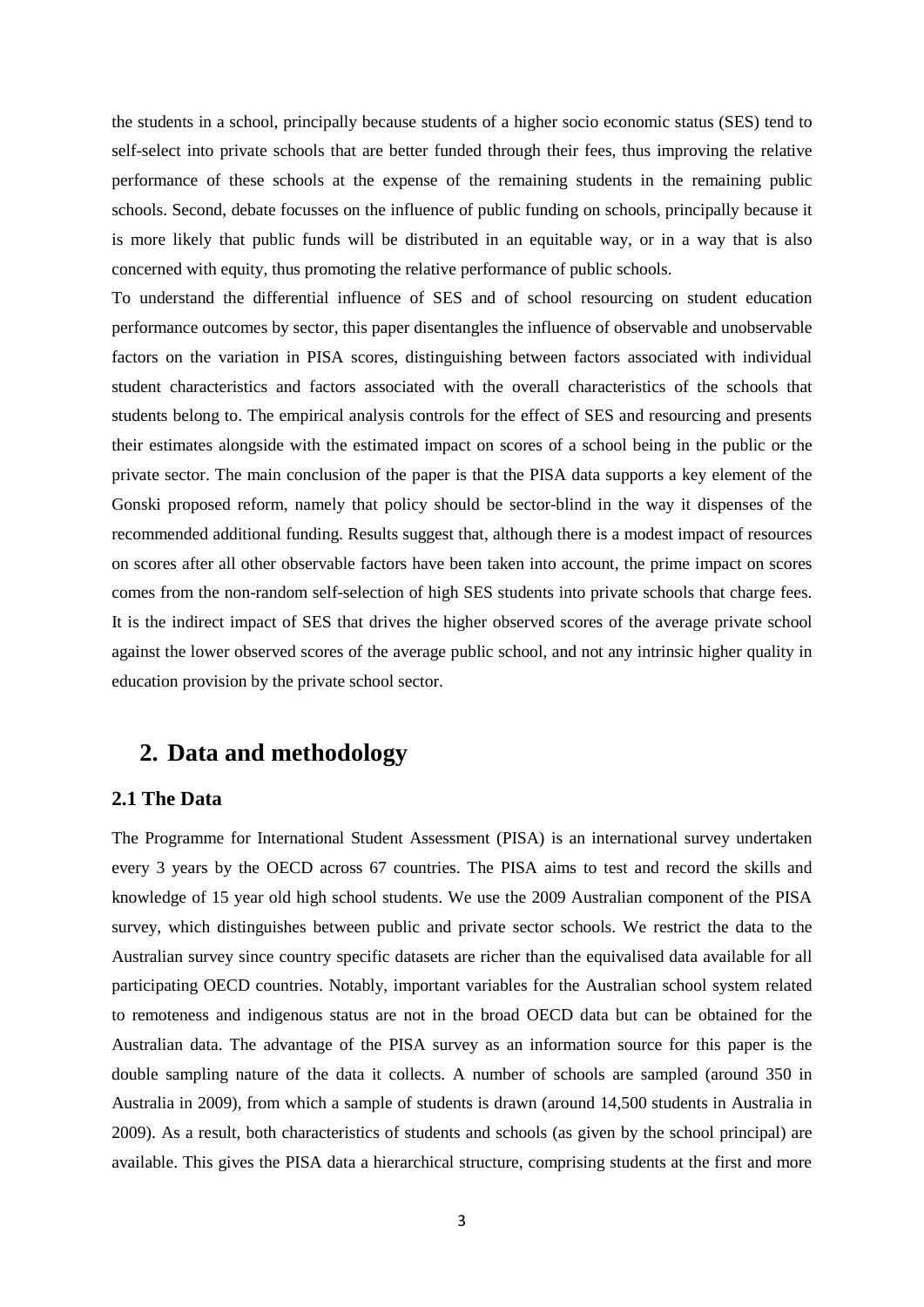detailed level, who are nested in schools at the second and broader level. Having reliable and complete information for both levels enables us to decompose student scores variation into (i) the variation between all student scores within each school (*within school variation*) and (ii) the variation between all average scores of students in different schools (*between schools variation*).

The hierarchical structure of the data allows us to control for the degree to which observed and unobserved heterogeneity arising from school overall differences, may influence individual student scores. The underlying idea is that students who belong to the same school will influence and be influenced by a number of shared school characteristics, which are either observed (e.g. socio economic status, location and other), or unobserved in the data (e.g. school learning environment, the involvement and ability of teachers, the level of school discipline and other). Our use of a multilevel hierarchical regression model explicitly accounts for the multilevel structure of the data by distinguishing between the school effects and the student effects on scores (see Rabe-Hesketh & Skondral, 2008). The results presented in this paper are generated following two steps. In the first step we estimate the determinants of student PISA scores, using a multilevel hierarchical model specification. In the second step, we combine the estimates of the multilevel model with appropriate decomposition methods to derive a number of pertinent counterfactual scenarios of interest for different combinations of student and school types.

#### **2.2 Estimation Methodology**

The PISA scores of students depend on a vector of student, family background, school and environmental characteristics. We take into account the hierarchical nature of the data through the definition of variance components as follows:

$$
P_{ij} = X_{ijS}\beta_S + Z_{jS}\gamma_S + u_{jS} + \varepsilon_{ijS}
$$
 (1)

Where  $X_{ijs}$  are the individual characteristics of person *i* in school *j*,  $Z_{js}$  are the characteristics of school *j* shared by all students attending this school. Crucially, the use of the hierarchical model structure allow us to estimate  $u_{js}$  as a random intercept associated with the school *j* student *i* attends. We use the maximum likelihood method (Rabe-Hesketh & Skondral, 2008) to compute the school specific component  $u_{jS}$  which gives an estimate of the systematic effect of belonging to school *j* on scores, *over and above* the effect of observed school resources. The estimate of the random intercept  $u_{jS}$  is commonly used as an indicator of school quality in the literature that looks at student outcomes based on an educational production function (Heck, 2000; Meyer, 1997; Hanushek & Rivkin, 2010). This paper compares the distribution of the estimated 'school quality' for each school type and tests whether the whole distributions of estimated quality are statistically different by school type.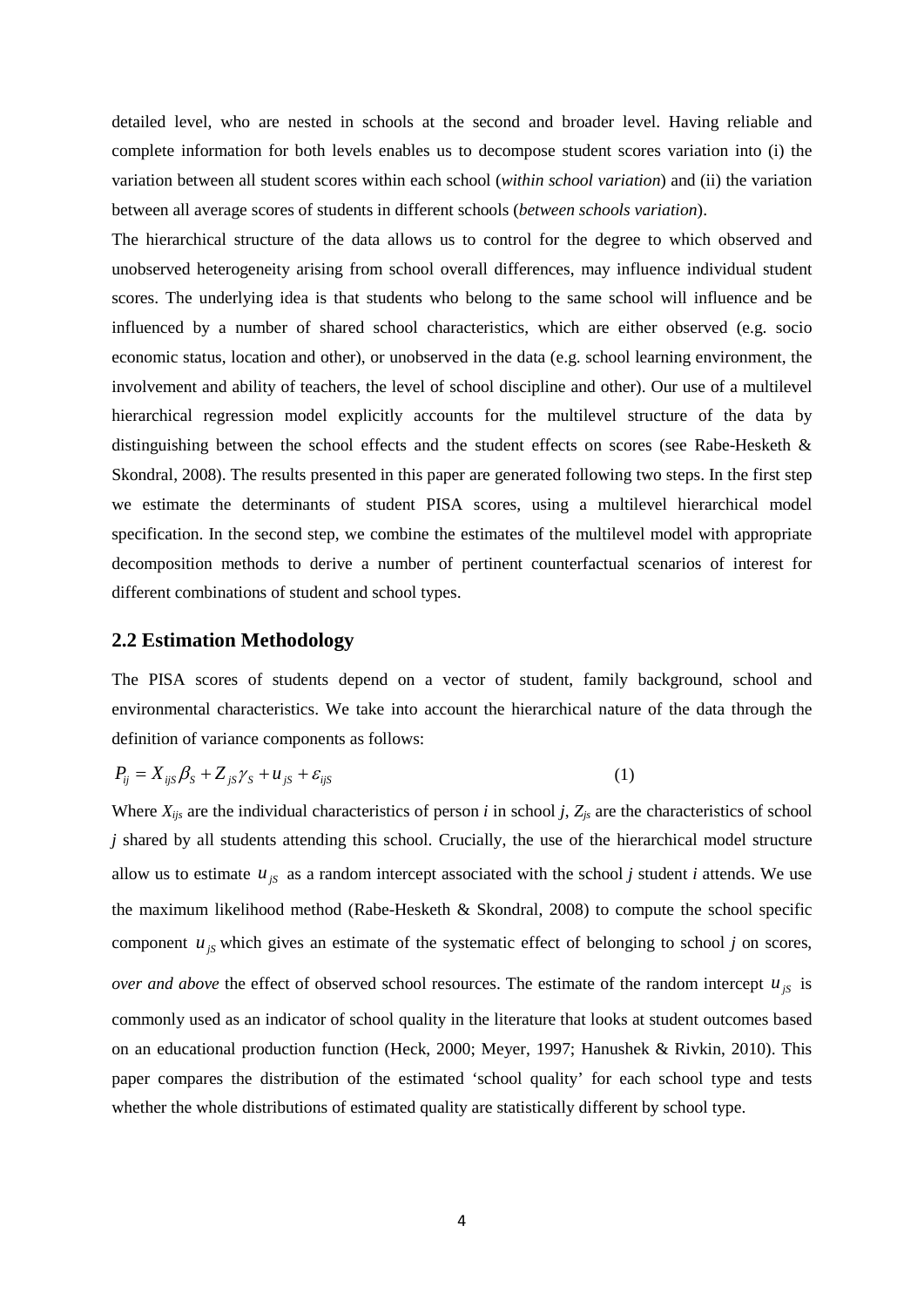Vector *X* in Equation 1 contains student characteristics which are identified in the education literature as being closely related to student performance (Hanushek, 2005; Woesmann, 2008; Goldstein, 2004; Fertig & Schmidt, 2002). We add variables associated with student disadvantage in terms of education resources available at home. We also add information available in the PISA 2009 data on parental socio economic status. Parental socioeconomic status (denoted ESCS) is captured by the composite index available in the PISA data (see OECD, 2007) which is obtained by principal component analysis and crosses five dimensions of the background of students (captured by parental information on highest occupation, education, family wealth, cultural possessions and home educational resources). The ESCS index has been computed to allow over time as well as cross country comparisons and has been standardised so that the mean ESCS of all OECD countries is 0. Australian students surveyed in PISA 2009 have a population weighted mean ESCS of 0.344 (at the school level, the individual mean ESCS is 0.315) reflecting the fact that the Australian mean socioeconomic status is above the OECD average. Alongside with ESCS, we include information on indigenous status and migrant status of the parents and the students, and measures of the relative remoteness of their place of residence. Vector *Z* represents school characteristics shared by all students in the school, summarizing the school environment both in terms of resources and socio economic mix of the student body. Central to this paper is the distinction of school type between government, independent and catholic.

We follow the way the PISA survey tests students and presents scores on three subjects (Reading, Maths and Science) and we carry out and present three sets of estimations for Equation 1, one for each of the three reported scores of Reading, Maths and Science. We use the estimation results of Equation 1 to perform counterfactual analysis which focusses on the effect of school type on expected student scores. Our broadly interest is to examine the differences in scores between Catholic, Independent and Government schools. Counterfactual analysis allows us to account for the fact that students attending Catholic or independent schools will have different characteristics, and provide a (counterfactual) estimate of what the score of an average Government school student would be if she attended respectively a Catholic school or an average Independent school. We use decomposition techniques, which allow us to generalise results to all students in all school types.

We complete our analysis by utilising the information provided by the estimated random intercept for each school (which we remind the reader is interpreted as an estimate of 'school quality', over and above observable resources and the student body mix) in order to compare score outcomes following the estimated distributions of school quality by school type.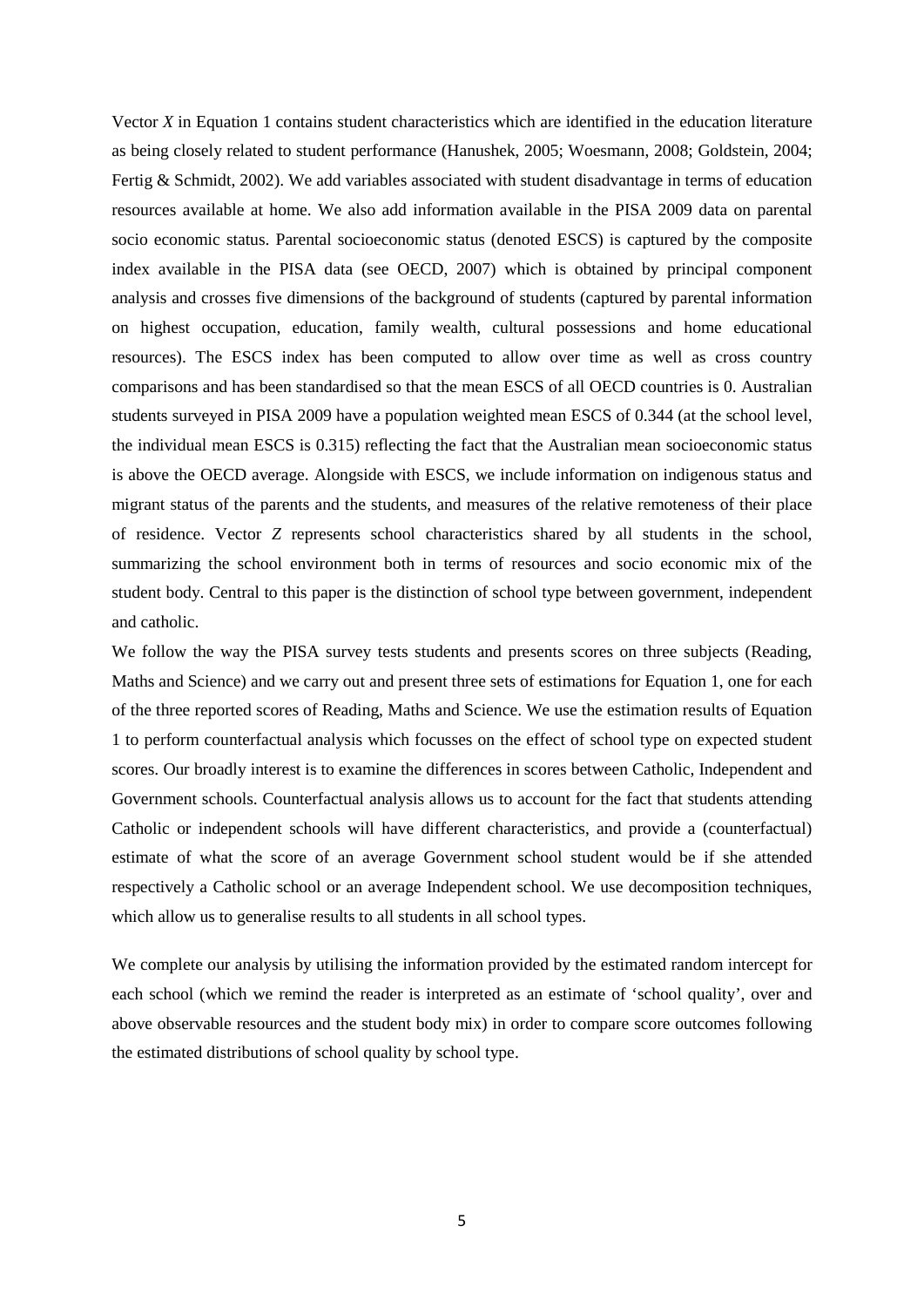# **3. Estimation Results**

#### **3.1 Overview of results presentation**

This section presents estimation results on scores, identifying both student and school effects via the multilevel specification described in the methodology section. We present and discuss the results obtained using the multilevel specification, especially the random intercept which accounts for unobservable school effects on scores. The introduction in the specification of variables representing observed school and student characteristics reduces the variability of scores, especially the score variability between schools.

We first note that of the total variance in scores, 75 per cent can be attributed to between students differences and 25 per cent can be attributed to between schools differences (see Table A1 variance partition coefficient). We then note that after we have controlled for all observed between schools differences (see Table A2, variance partition coefficient) we still find that 6-7 per cent between schools variance in scores remains. This gives us a measure of the relative size of the unobservable variation in scores which is used to compute the residual school effects, which we interpret as a measure of 'school quality'. Our results show that estimated unobservable 'school quality' leads to significant differences in scores between identical students attending schools that have otherwise identical observable characteristics.

We use the estimated measure of 'school quality' to calculate the scores of given types of students when they are placed in a (counterfactual) school which belongs to another sector than their own (actual) school's sector. We estimate separately scores on Reading, Maths and Science and estimation results are found in Table A2.

#### **3.2 The effect of School SES and Student SES**

One of the most important relationships in the context of schools and education outcomes is the strong and positive association between the socioeconomic status (SES) of a student and their PISA scores. The SES is associated with scores at both the individual level and at the overall school level represented by the mean score of all school students. The following table is an extract of Table A2 estimation containing only the relevant socio economic status variables.

| Variables                                | <b>Reading</b> | Math      | <b>Science</b> |
|------------------------------------------|----------------|-----------|----------------|
| Student ESCS (pop mean: 0.3439)          | $9.52***$      | $11.5***$ | $11.3***$      |
|                                          | (1.44)         | (1.36)    | (1.49)         |
| School average ESCS (school mean: 0.315) | 69.8***        | $72.2***$ | 78.9***        |
|                                          | (13.3)         | (13.7)    | (15.2)         |
| Male interacted with School ESCS         | 6.36           | $-0.72$   | 2.27           |
|                                          | (3.91)         | (3.73)    | (4.09)         |

Standard errors in parentheses \*\*\* p<0.01, \*\* p<0.05, \* p<0.1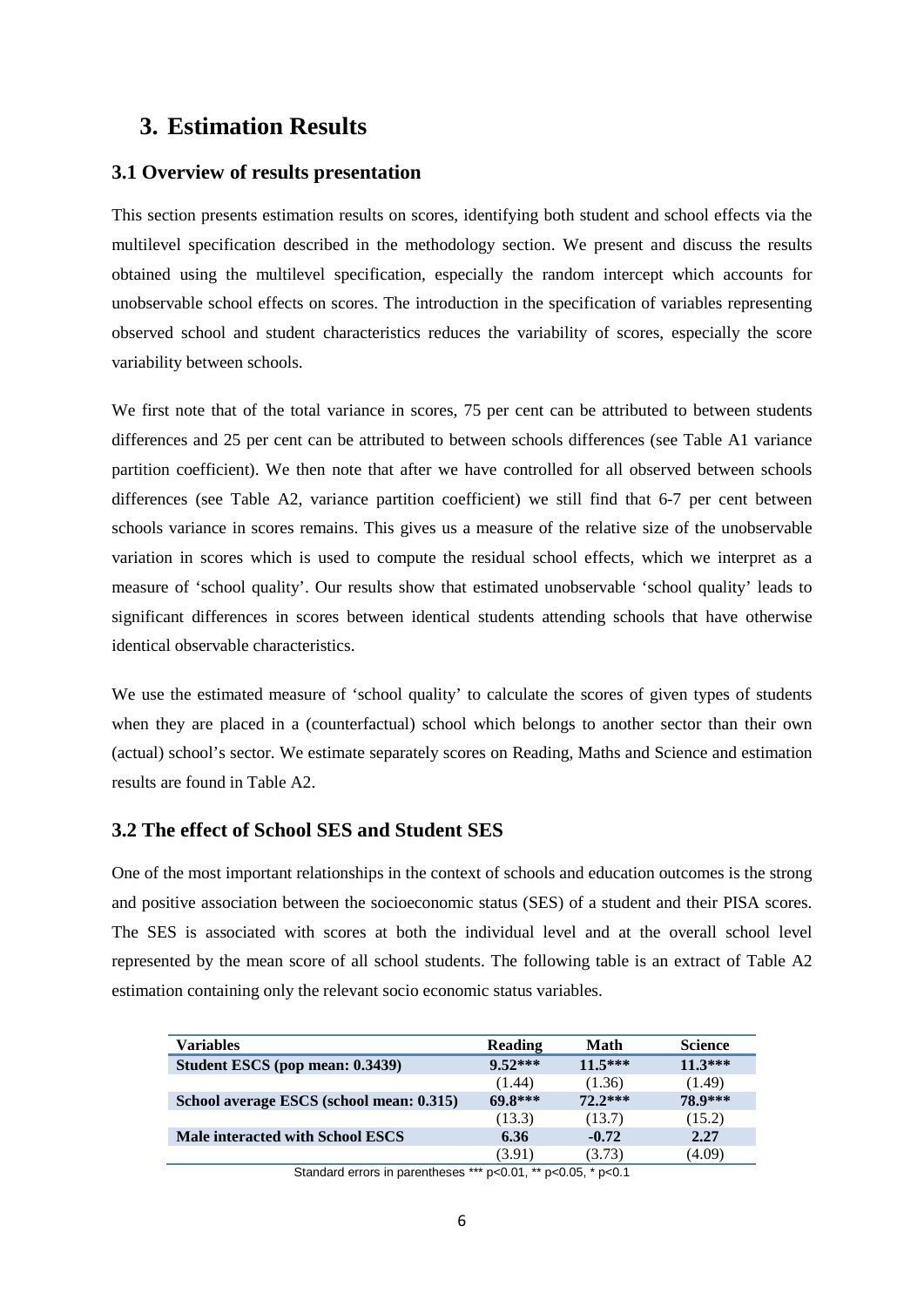#### **Table 1: Extract of estimations of effect of ESCS on PISA 2009scores**

Table 1 presents the estimates obtained on the association between ESCS and student scores, found to be positive and significant at both the individual student and the school level.<sup>1</sup> Results in Table 1 indicate that after everything else has been held constant, the socio economic mix of students composing the school is strongly associated with student scores. An individual student from a higher socio economic status is more likely to achieve higher scores, irrespective of the school they attend. Put simply, a student with a socio economic background above the population mean can be expected to have a higher score than fellow students of the same school but with a lower socio economic background. For reading scores, we estimate this difference to be about 9.5 score points higher for every point above the population mean of ESCS. The same difference is about 11 score points higher for maths and science. We also tested an alternative specification of the model by adding a random coefficient to the measure of ESCS. The purpose of this specification was to test whether the effect of ESCS (as measured by its slope coefficient) was significantly different depending on which schools students attend. The expectation was that ESCS may be associated with scores in a different manner depending on the sector of the schools. Our random coefficients specification turned out to provide poorer estimates than the simpler random intercept specification, suggesting that the association between ESCS and score does not significantly vary in a systematic fashion across all schools to warrant any further investigation by school sector.

Table 1 highlights the strength of the association between school average ESCS and scores. It suggests that most of the observed score differences between government and private schools stems from the underlying inequality in the ESCS distribution by school sector. We note that the mean of the population weighted ESCS index in Government schools is 0.12, which is much lower than 0.46 in Catholic and 0.73 in Independent schools. The relative strength (by school sector) in the association between the ESCS and scores is a result found by a number of studies, notably by Cardak & Vecci (2013) who find that in Australia the higher literacy scores observed in Catholic schools are mainly due to a selection bias attributable to both observed characteristics (mainly SES) and unobserved characteristics (related, for instance, to stricter discipline in Catholic schools). The result that the SES composition at the school level explains most of the score differences between government schools and private schools is also found by Lubienski & Lubienski (2013), who show that, once the composition effect of the student body is taken into account, government schools in the US outperform private schools.

<span id="page-8-0"></span><sup>&</sup>lt;sup>1</sup> Note that the large estimate for School ESCS is in part due to the wide range of the ESCS index.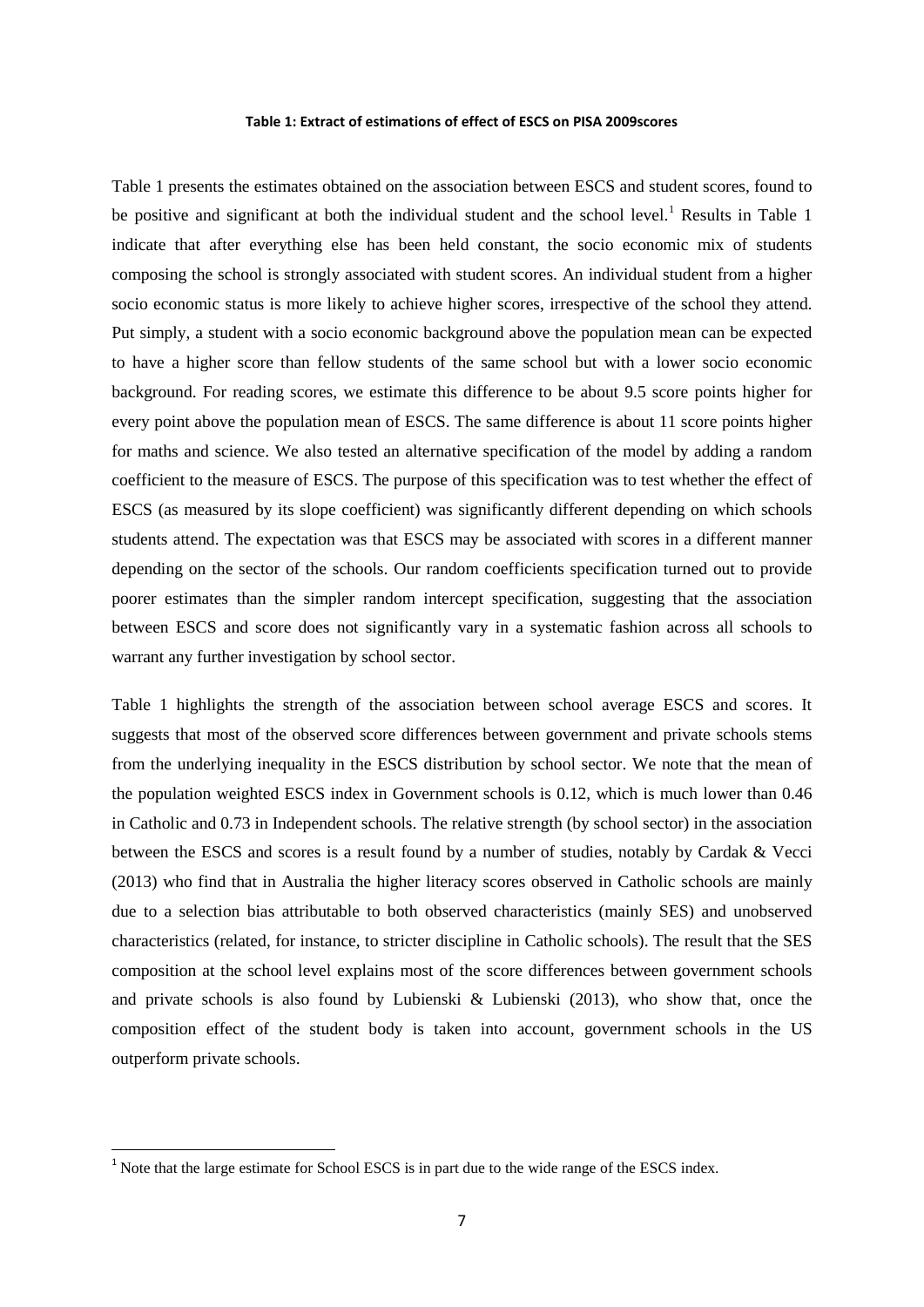#### **3.3 School level variables and estimated random intercepts**

This section builds on the distinction between the two main categories of school level variation. First we investigate the observed school level variation, represented by several observable school level characteristics such as location, resources (IT, student-teacher ratio), organisation (support for ESL students), and sector.

Second, we investigate the residual (unobserved) "between schools" variation which the paper interprets as a measure of the differences in school quality. We present the distribution of school quality using caterpillar plots which offer a good visual understanding of the whole distribution and can also include their estimated confidence intervals.

#### *Observed school level variation*

It appears that after we control for school and student characteristics, the scores are not affected by whether the school is in a remote area or in a city. Schools in provincial areas obtain significantly better scores than city schools in maths and science, everything else held constant. No differences in reading scores were detected. This is an important result. It suggests that the overall lower scores achieved by students in non-metropolitan schools arise from the characteristics of the students (background) and from the school resources available to them, but not from their geographical situation *per se*.

We observe a positive association between reading and maths scores and the number of computers available for study purposes at school. Interestingly, this association is not found for science scores.

Students enrolled in independent schools have significantly lower scores in all subjects than their government schools counterparts. Students who attend Catholic schools have significantly lower scores in maths and science. This result shows that the observed superior average performances of students in non-government schools should be attributed to factors such as the higher ESCS of the student body, more resources per student, more parental support and/or pressure, and less absenteeism among students, rather than to some intrinsic quality difference between school sectors. This result corroborates a number of contributions found in the literature, notably Ryan (2013) who investigates the causes of the decline in PISA scores in Australia between 2000 and 2009. He finds that while there was a significantly positive score differential between private schools (Catholic and Independent) and public schools in 2003, it had all but vanished by 2009.

Our estimations do not reveal any association between scores and student to teacher ratio. This finding could be the result of tightly regulated class sizes and related classroom supports in Australia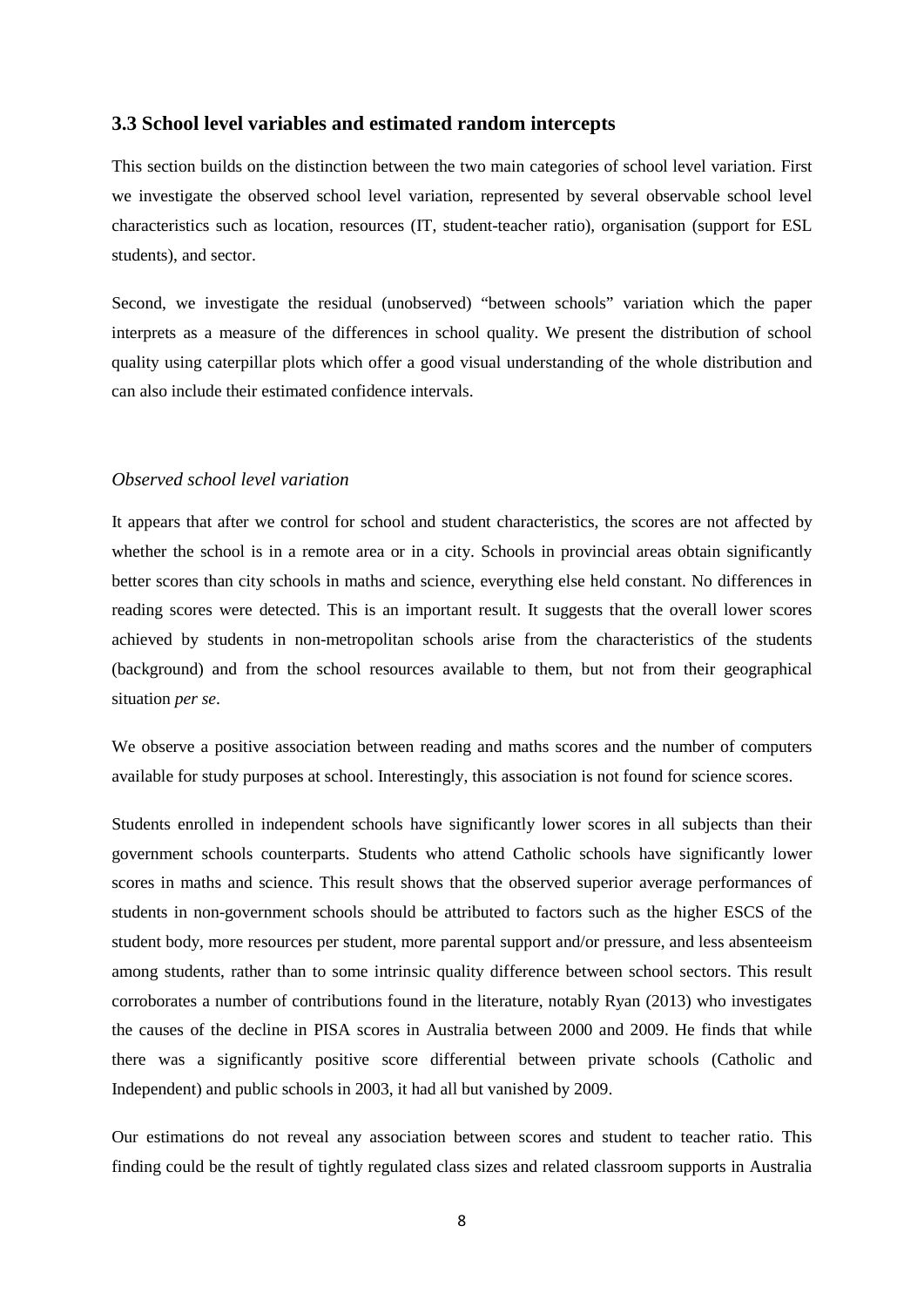not allowing for large differences to arise. This finding is consistent with similar findings in the literature based on evidence from Australia and other countries (see notably Dearden et al. 2002), including other data sources such as the Australian NAPLAN.

#### *Residual between-school variation: 'school unobserved quality'*

Looking at the original model (Table A1, depicting a proportion of total variance of 25 per cent to be due to between school variability) we note that between 5.5 per cent (for reading) and 7.3 per cent (for science) of the total variation in scores is explained by the unobserved heterogeneity that can be attributed to schools after controlling for student and school effects. Simply put, this is what is left of the between-schools variance, after we have controlled for such things as school average ESCS, teacher/student ratio, school type, geographical location, state and more. The intuition that comes out of this finding is that the part of school quality that is hard to quantify and measure in the data, has much less of an independent effect on student outcomes than we may sometimes be asked to believe.

We use the estimations results to estimate the expected value of each school's random intercept along with the 95 per cent confidence interval around this estimate. The value of the random intercept for a school can be interpreted as a measure of the extent to which the mean scores of the school may differ from the overall mean scores of all schools. For example, the finding that a specific school has a random intercept significantly below the overall mean, means that students in this school perform significantly worse than the average school, over and above all controls used in the model. Figures A1 to A3 in the Appendix give an illustration of the estimated school effects for each subject tested. While the between schools variation has been reduced considerably after controlling for students and school observable characteristics, the score differences between the lowest and highest achieving schools (what we have called the school 'quality') are statistically significant from one another. For instance, for reading scores (Figure A1), the lowest achieving schools are associated with gaps amounting to up to 40 points compared to the overall average, while the highest achieving schools outperform the overall average by up to 60 points. In other words, there still remains a gap of 100 points between highest and lowest achieving schools that is not due to the characteristics we included in the model. Note that most schools lie between plus or minus 20 points from the mean. It is the remaining differences between schools that we interpreted as differences in 'school quality'. They represent the estimated systematic deviation from the overall mean score after schools have been made comparable by controlling for their own characteristics and for the individual characteristics of their students.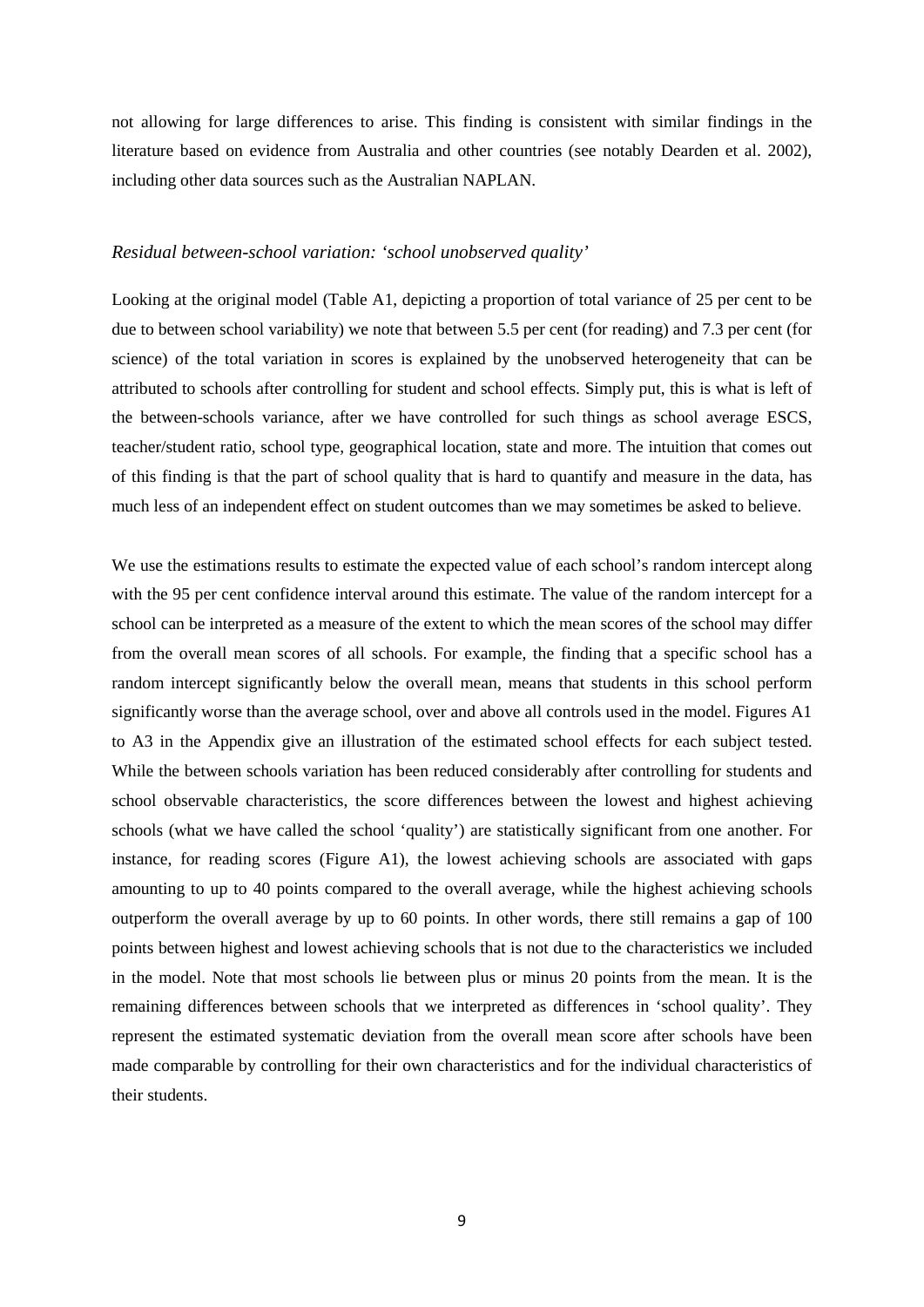#### **3.4 Counterfactual analysis by school sector**

We use counterfactual analysis to investigate the extent to which the score outcomes by sector are due to the observed and unobserved characteristics of the students and the schools in each sector. We ask simple but important questions, like "what would be the scores of the present student body that presently attend an Independent school, if they were to attend a Government or a Catholic school?"<sup>[2](#page-8-0)</sup>

We examine the association between school sector and student scores, to trace the differences in scores between Catholic, Government and Independent schools. Since students attending Catholic or Independent schools have different characteristics, counterfactual analysis is used to calculate the score of an average Government school student if she attended respectively an average Catholic or Independent school. Since the average characteristics of the schools differ by sector, we also ask what would be the expected scores for an average Catholic school student (and average Independent school student) if she were to attend an average Government school. Thus, counterfactual analysis allows us to make a judgement about the relative contribution of different factors that are associated with scores. Crucially for this paper, counterfactual analysis allows us to distinguish between the relative influence of schools and students characteristics on scores, in the context of Government, Catholic and Independent schools.

#### *Government, Catholic and independent schools and their students: counterfactual analysis*

We use the characteristics of students and schools to estimate predicted scores following several scenarios. First we assume a student with characteristics corresponding to the population average of Government school students (we use population weighted means) attending a school with the Government school population average characteristics. Let us denote this type of student a 'Government school student' attending a 'Government school'. Likewise we can define a 'Catholic school student', attending a 'Catholic school', and an 'Independent school student' attending an 'Independent school'.

<span id="page-11-0"></span><sup>&</sup>lt;sup>2</sup> Counterfactual analysis is a simple form of multivariate decomposition which allows us to ask several pertinent questions using the estimation results of the paper. As a post-estimation calculation, it is highly dependent on the statistical robustness of the underlying model. Our model has produced both sensible and statistically significant results. The method works down to individual variable and coefficient level. It is clear that there are many interesting such calculations that can be made and that the intuition we gain will depend on the choice of the question we ask and can only be as good as the underlying model that supports it.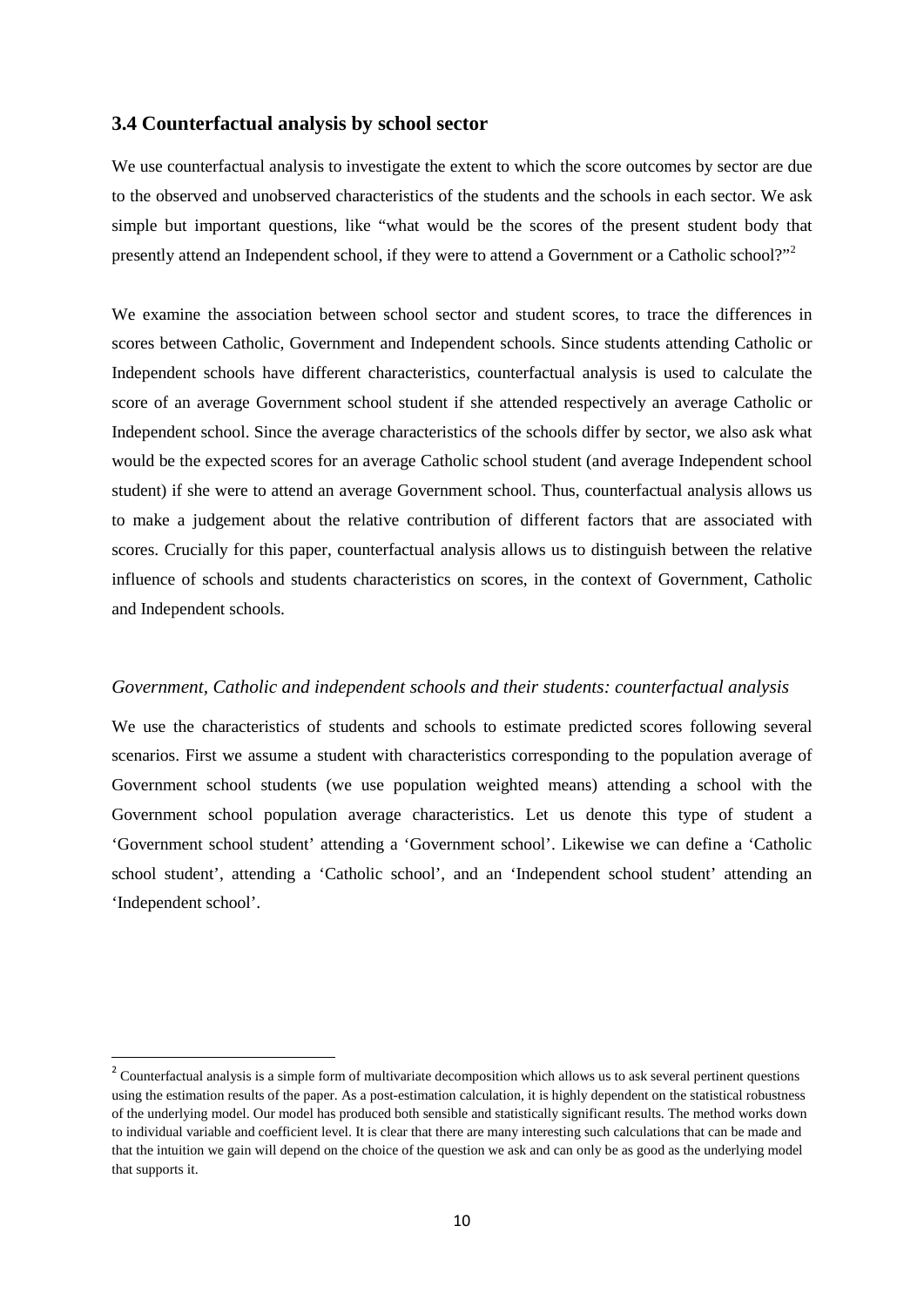| <b>Reading Scores</b>         | <b>School</b> |          |             |                |
|-------------------------------|---------------|----------|-------------|----------------|
| <b>Student</b>                | Government    | Catholic | Independent | Non-Government |
| Government                    | 503.7         | 521.0    | 527.5       | 524.7          |
| Catholic                      | 516.7         | 534.0    | 540.5       |                |
| Independent                   | 531.4         | 548.7    | 555.2       |                |
| Non-Government (Cath. & Ind.) | 523.3         |          |             | 544.4          |
| <b>Math Scores</b>            | <b>School</b> |          |             |                |
| Student                       | Government    | Catholic | Independent | Non-Government |
| Government                    | 505.0         | 516.1    | 524.4       | 520.9          |
| Catholic                      | 516.8         | 527.9    | 536.2       |                |
| Independent                   | 530.9         | 542.0    | 550.4       |                |
| Non-Government (Cath. & Ind.) | 523.1         |          |             | 539.1          |
| <b>Science Scores</b>         | <b>School</b> |          |             |                |
| <b>Student</b>                | Government    | Catholic | Independent | Non-Government |
| Government                    | 517.4         | 531.0    | 539.2       | 535.8          |
| Catholic                      | 530.1         | 543.7    | 552.0       |                |
| Independent                   | 545.4         | 559.0    | 567.3       |                |
| Non-Government (Cath. & Ind.) | 537.0         |          |             | 555.5          |

**Table 2: School types and Student types, counterfactual analysis on observed characteristics**

Note: All predictions are calculated at the mean of the (normalised) quality unobservable school quality, which is zero.

Our scenarios mix the three types of students with the three types of schools in Table 2 to produce the full complement of actual and counterfactual scores, providing one full set of results for each of the three scores of Reading, Maths, and Science. Given that the number of Independent and Catholic schools in the sample is much lower than the number of Government schools (63 in PISA 2009, against 73 Catholic schools and 217 Government schools), we also performed the counterfactual analysis splitting the sample only between government and non-government schools.

The numbers in bold in Table 2 correspond to the 'actual' scenarios. The first row of Table 2 refers to Reading scores and reads as follows. The score of 503.7 presents the actual score for an average Government school student attending a Government school. The next score of 521.0 in the first row estimates the counterfactual (predicted) score of an average Government school student attending an average Catholic school. The third score of 527.5 in the first row estimates the counterfactual score of an average Government school student attending an average Independent school. The last score of 524.7 in the first row estimates the counterfactual score of an average Government school student attending an average non-Government school and is, in essence, a weighted average of the Catholic and Independent schools counterfactuals. The remaining rows of Table 2 can be interpreted according to the description of the first row.

The comparison between Catholic and Government schools, suggests that the average Catholic school student in a Catholic school obtains a Reading score that is about 6 per cent higher than the score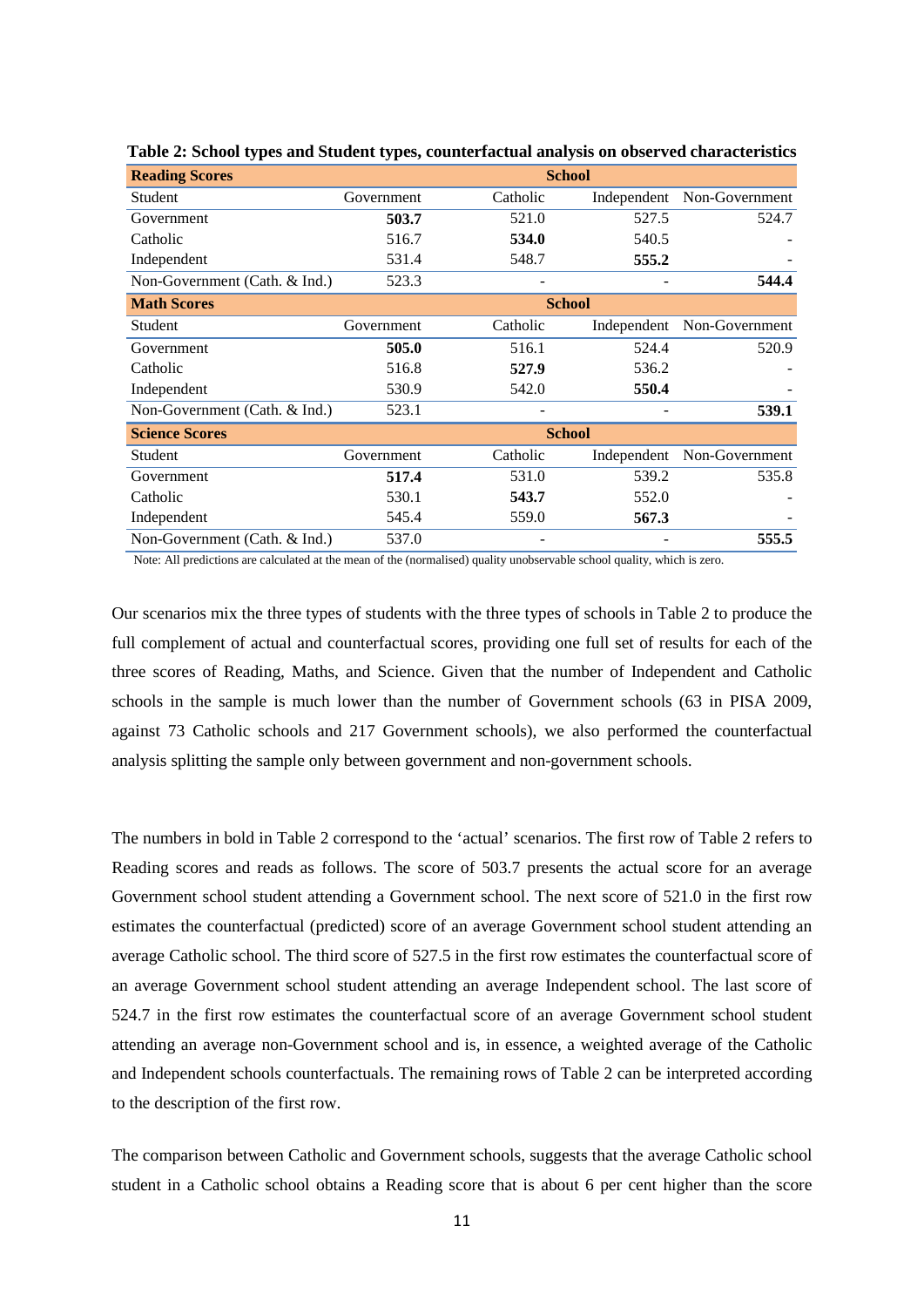obtained by the average Government school student in a Government school (534 against 503.7). For Maths and Science scores, the gap is respectively 4.5 per cent and 5 per cent. Considering the average Government school student attending the average Catholic school, her Reading score would improve from 503.7 to 521, that is an improvement of 3.4 per cent, the Maths score by 2.2 per cent (505 to 516.1) and the Science score by 2.6 per cent (517.4 to 531). Interestingly, the opposite counterfactual scores for the average Catholic school student attending the average Government school yields an almost identical score prediction (in absolute value). Indeed while the Government school student placed in a Catholic school would improve her Reading score by 3.4 per cent, the average Catholic student placed in a Government school would experience a drop in Reading score of 3.2 per cent. Likewise, Catholic school students placed in a Government school would see their Maths and Science scores drop by respectively 2.1 and 2.5 per cent. We obtain very similar results on a different scale when comparing Government and Independent schools and students. These figures indicate the score improvements to be expected for Government school students who attend a Catholic or an Independent school. For Reading scores they show that out of the 30 points difference between Government school students in Government schools and Catholic school students in Catholic schools, about 60 per cent can be attributed to differences in school observable characteristics which are mainly driven by variables associated with resources and average ESCS of the school. The symmetry of this result is interesting to point out where Catholic students would experience the same percentage drop in Reading score should they be attending the average Government schools. Finally these results can be generalised to comparisons between Government and Independent schools and are stable whether one looks at reading scores or math or science.

#### *Comparing Government, Catholic and Independent schools estimated 'quality'*

As we have pointed out in the beginning of the estimation results section, an important source of variation in student scores can be attributed to the unobservable characteristics at school level, which we interpret as 'school quality'. After we take into account all observable characteristics, a residual between 6 and 7 per cent of the total variability in student scores can be attributed to 'school quality'. This is a sufficiently large percentage and warrants further investigation. To this purpose we examine the distribution of 'school quality' by school sector. Figures 1, 2, and 3 show the estimated quality by sector (Independent and Catholic in the left and Government in the right panel) and by type of score (Reading, Maths and Science). For each subject, we plotted the distribution for government schools separately since there are a lot more of these schools compared to Catholic and Independent schools and Catholic and Independent schools are very similar in their quality distributions.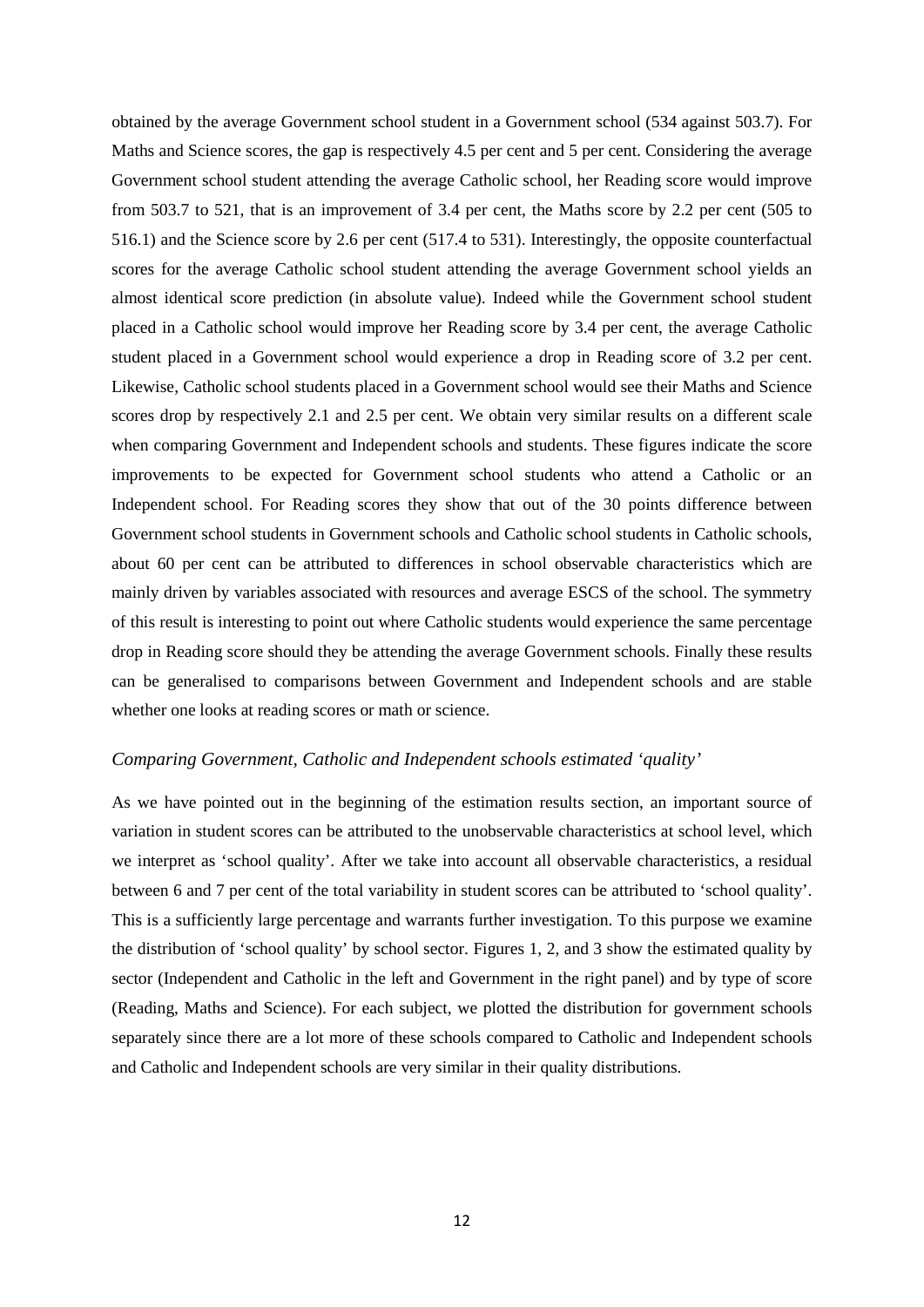

**Figure 1: Estimated school effect by school type, Reading scores (PISA 2009)**



**Figure 2: Estimated school effect by school type, Math scores (PISA 2009)**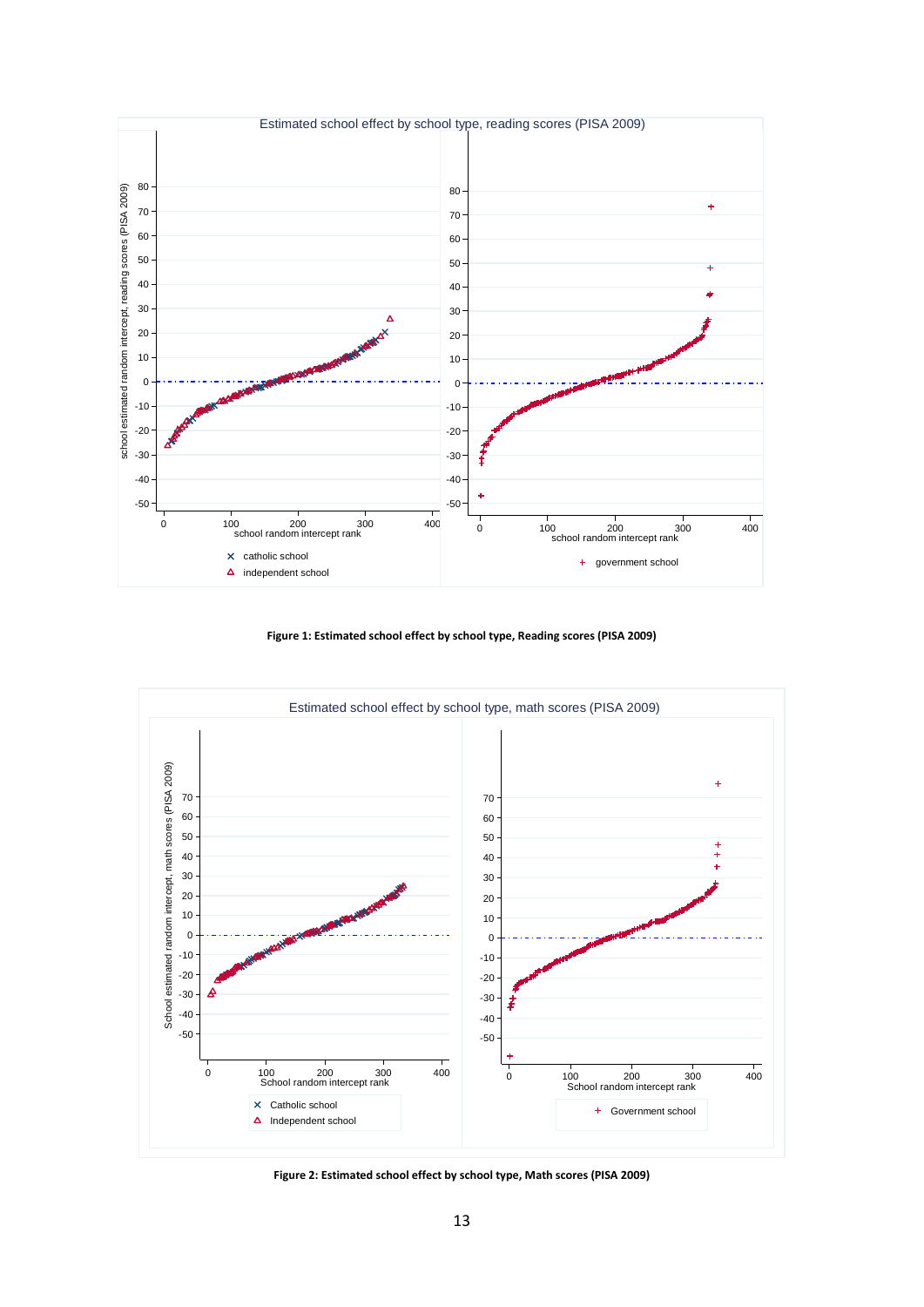

**Figure 3: Estimated school effect by school type, Science scores (PISA 2009)**

Figures 1 to 3 suggest that for all three subjects, the distributions of the quality of Catholic and Independent schools show a smaller amplitude in both their negative and positive sides. In all subjects, Government schools exhibit a more pronounced negative deviation tail than non-Government schools, suggesting that cases of extreme low quality are more likely to be found among Government schools. Yet, Government schools also exhibit a more pronounced positive deviation tail than non-Government schools. The suggestion is that cases of extreme high quality are also more likely to be found among Government schools. We performed a series of Kolmogorov-Smirnov tests in order to statistically compare these distributions across school sectors for all subjects. We first tested whether 'school quality' was significantly smaller or larger for Government schools against non-Government schools (that is Catholic and Independent schools taken as a single category). We find that Government and non-Government schools distribution of the estimated unobservable school effects are not significantly different for any of the three subjects (Reading, Math and Science). This is a simple but powerful result, which suggests that when we compare the quality distributions between Government and non-Government schools, we cannot find any statistically significant difference. Similar tests, comparing the estimated quality of Catholic with Government, Catholic with Independent and Independent with Government schools were carried out. These tests could add valuable detail, but should be read with caution because of the small sample sizes when we split the non-Government schools sample into its Catholic and Independent constituents. It appears that for Reading and for Science scores, the estimated school quality does not significantly differ between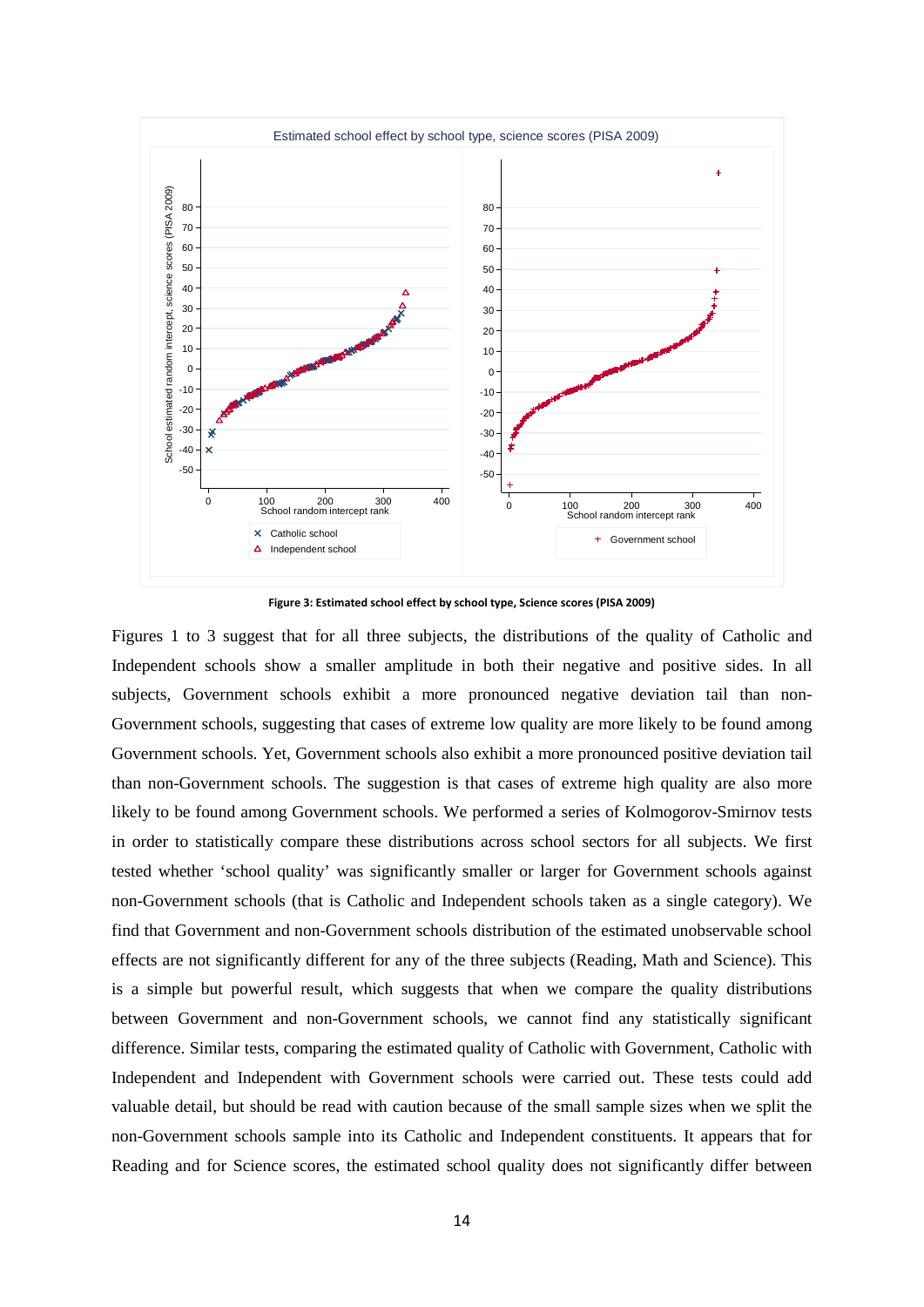Government, and each of the Catholic and Independent schools. It is only for Maths scores that we find differences by sector. Catholic schools are found to perform better than Government schools and better than Independent schools. At the same time Government schools are found to perform better than Independent schools. The Maths tests suggest that when the combined positions of Catholic and Independent schools are compared with Government schools the better performance of Catholic counterbalances the worse performance of the Independent schools.

Further analysis of the shape of the distributions of estimated school quality (by comparing their third and fourth moments) shows that the distribution of Government schools quality is slightly positively skewed compared to non-Government schools but also has larger kurtosis (fatter tails) which seems to imply that while the distributions of school 'quality' *per se* are not significantly different (with the exception of Maths scores), Government schools could potentially exhibit slightly higher quality (for Reading scores) but more quality variability. We suspect that part of this result is due to the fact that a number of Government schools of the sample are highly selective (based on student quality) and that this selection may be responsible for the slight skewness of the distribution.<sup>[3](#page-11-0)</sup>

# **4. Conclusion**

This paper set out to investigate the degree to which school quality differs by sector and how estimated quality can be shown to be influenced by the socioeconomic status of students individually, as well as the socio economic status of the whole student body within a school, and by the different level and type of financial and other resources available to each school. We used the PISA data from 2009 which is a very rich source of detailed information on scores in Reading, Maths and Science and records the sector of each school. We estimated a hierarchical multilevel model which distinguishes between variation at the individual and at the school level, and which allows us to estimate individual school quality. We used the conventional education literature definition of school quality as the variation in student score outcomes that is explained neither by the observed student and school level variation nor by the unobserved individual student variation. More specifically, school quality was measured by the estimated random intercept for each school.

The core result of the paper is that school quality does not depend directly on the sector of the school. With the possible exception of Catholic schools doing better than both government and independent schools in the subject of Maths, sector does not seem to be associated with score differences. After controlling for all observed school differences between schools, the resourcing available at school level does not appear to have a strong relationship with the average scores achieved within these

<sup>&</sup>lt;sup>3</sup> While interesting, this result must be interpreted with caution as the number of Catholic and Independent schools is relatively small and the statistics used are less precise with small samples.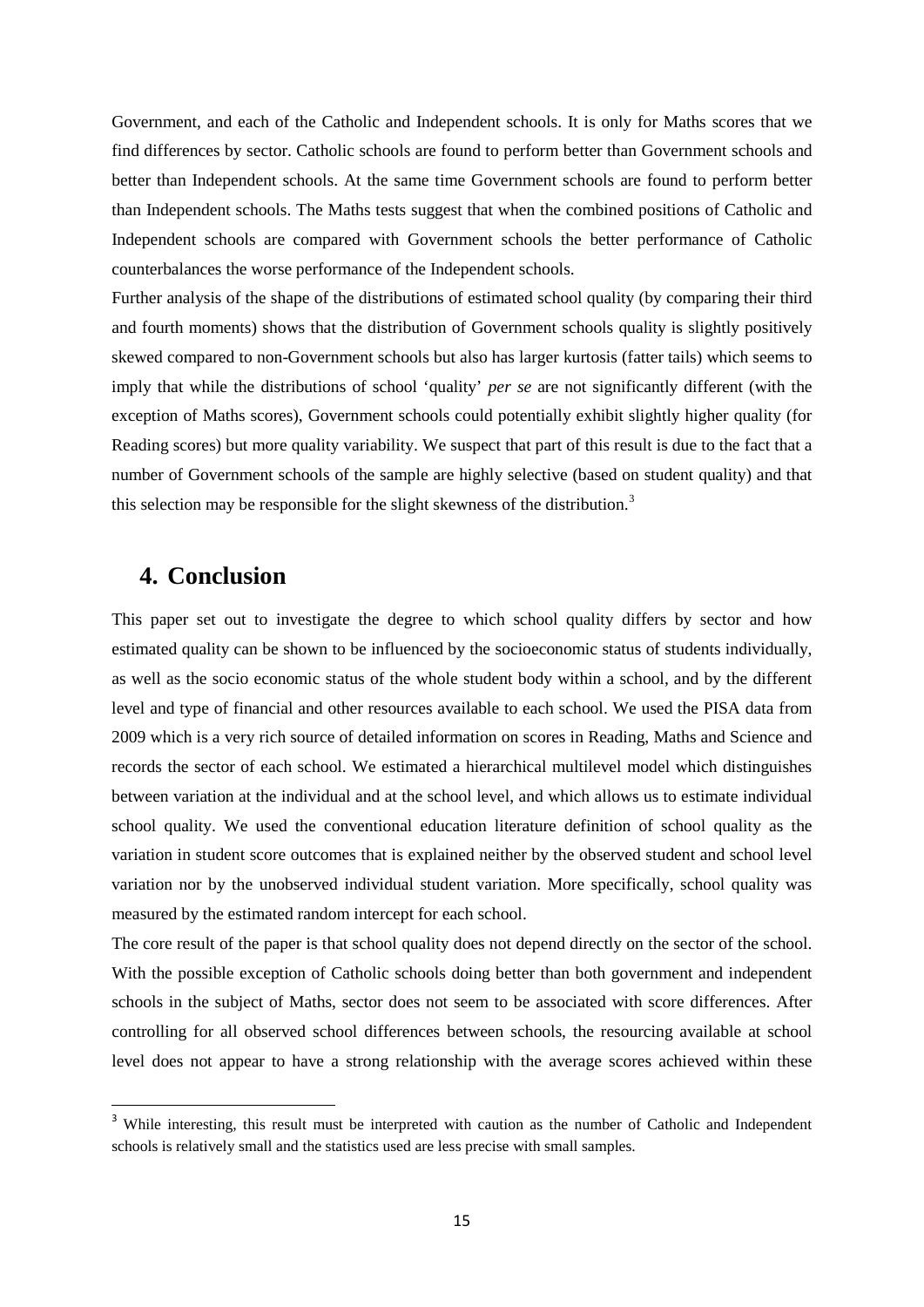schools, with possible exception IT facilities which enhanced scores. The data strongly supports the simple proposition that the main determinant of higher scores in non-Government schools is the higher socio economic status of the students that choose to go to non-Government schools.

The first intuition from putting the paper's results together is that what seems to be driving the (raw data) observation that non-Government schools achieve higher scores than Government ones, is not the result of an inherent higher quality of non-Government schools. It is rather the result of the more privileged high socio economic status students self-selecting into non-Government schools and taking their existing advantage with them to these schools. This paper does not find any evidence that non-Government schools show any capacity to utilise the funds at their disposal more efficiently than their Government school counterparts.

Our results also provide some novel granularity to the understanding of school quality estimates. By testing the higher moments of the estimated distributions of school quality (i.e. the distribution of the random intercepts) by school type (i.e. Catholic, Independent and Government) and for each type of subject scores reported by the PISA (i.e. Reading, Maths and Science) we find great diversity, with some of the differences found to be statistically significant. The core intuition from this result is that, while on average Government and Independent schools appear to be indistinguishable, the shape of their distributions suggest that the better (worse) Government schools are more likely to be doing much better (worse) than the average Government school, than the corresponding better (worse) non-Government schools are doing than the average non-Government school. It appears that the choice of a non-Government school is less risky in both directions that risk can run. Investigation of the differences in the precise shape of these estimated distributions suggested that there are further differences to be found. Similarly our results suggested that Catholic schools are doing better than the rest, especially in Maths, but their smaller sample size implies that testing such hypotheses is less precise than we would desire it to be for establishing definitive conclusions.

The proposition that Government schools may be doing as well as non-Government schools has received much attention in the Australian and international literature alike. Our paper provides evidence that even after we subject some of the best data available to probably the most sophisticated methodological testing available, we can still find no evidence that the non-Government sector puts funding to a more efficient use than the Government sector. Our paper suggests that the Australian policy for a sector-blind distribution of school funding is supported by the evidence and that the main arguments for the use of public funding to support school education should be on equity grounds alone, as the efficiency of the two sectors is shown to be indistinguishable.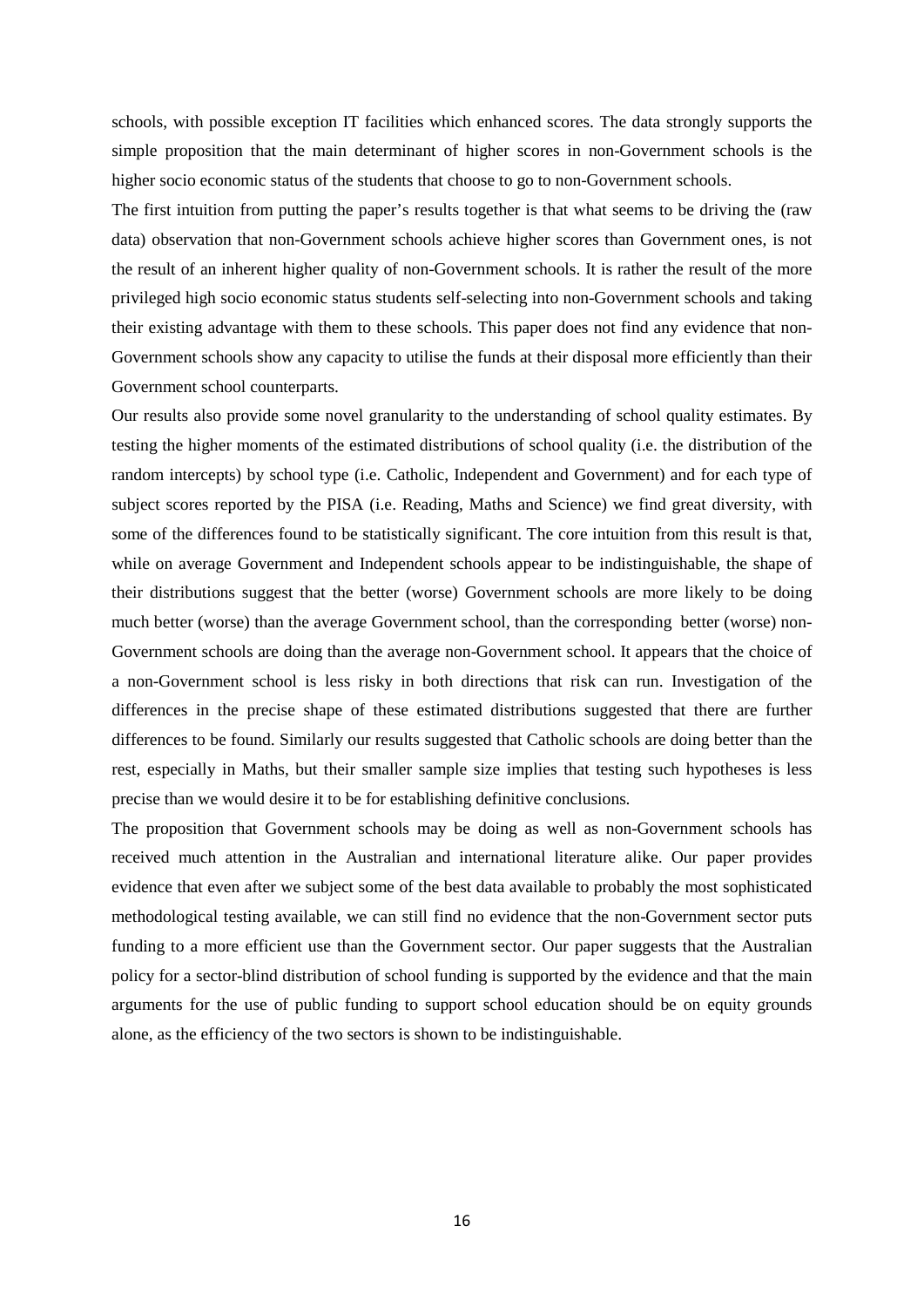# **Appendices:**

**Table A1: Random intercept estimation of reading, math and science scores, restricted model with constant only**

| <b>VARIABLES</b>               | Reading     | <b>Maths</b> | Science     |
|--------------------------------|-------------|--------------|-------------|
| Constant                       | 508.97***   | $507.01***$  | 521.99***   |
|                                | (3.89)      | (3.55)       | (3.72)      |
| Variance level 2 (school)      | 2436.49***  | $2205.22***$ | 2472.56***  |
|                                | $(-346.09)$ | $(-289.91)$  | $(-363.93)$ |
| Variance level1 (student)      | 7150.04***  | 5893.29***   | 7263.30***  |
|                                | $(-149.19)$ | $(-114.19)$  | $(-147.34)$ |
| <b>Observations</b>            | 14251       | 14251        | 14251       |
| No of Schools                  | 353         | 353          | 353         |
| Variance partition coefficient | 0.254       | 0.272        | 0.254       |

Standard errors in parentheses \*\*\* p<0.01, \*\* p<0.05, \* p<0.1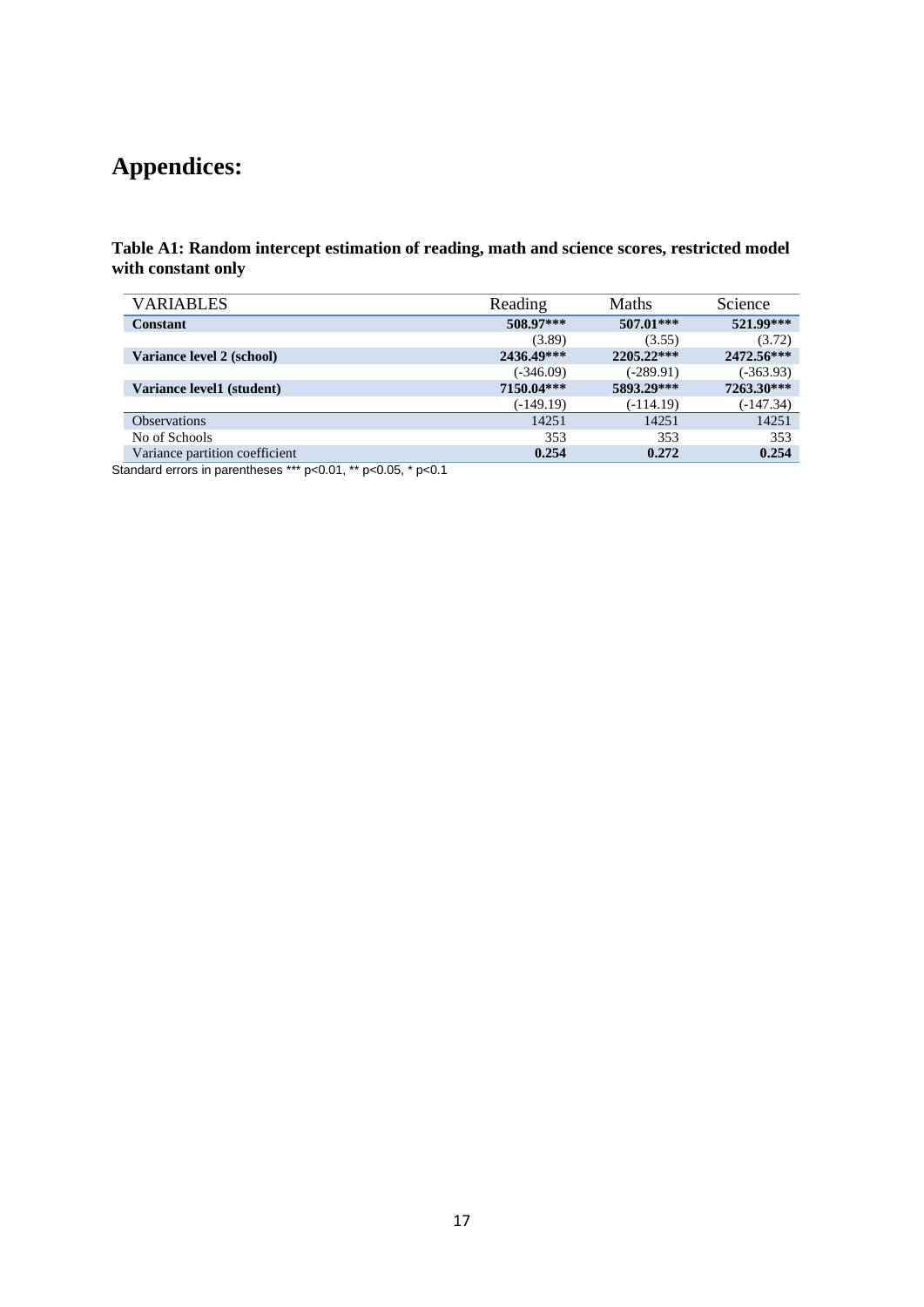| <b>VARIABLES</b>                                        | Reading    | Maths      | Science    |
|---------------------------------------------------------|------------|------------|------------|
| Age (pop mean: 15.76)                                   | $19.2***$  | 19.6***    | 19.5***    |
|                                                         | (2.42)     | (2.29)     | (2.50)     |
| <b>Male</b>                                             | $-24.0***$ | 20.9***    | 13.9***    |
|                                                         | (1.97)     | (1.86)     | (2.04)     |
| <b>Indigenous</b>                                       | $-23.3***$ | $-19.2***$ | $-24.9***$ |
|                                                         | (3.01)     | (2.85)     | (3.12)     |
| Did not attend ISCED 0                                  | $-15.0***$ | $-21.3***$ | $-16.2***$ |
|                                                         | (3.87)     | (3.66)     | (4.01)     |
| Attended more than 1 year of ISCED 0                    | 2.02       | $-5.10***$ | $-0.14$    |
|                                                         | (1.45)     | (1.38)     | (1.51)     |
| Mother did not complete year 12                         | $-5.65***$ | $-3.91***$ | $-6.18***$ |
|                                                         | (1.61)     | (1.52)     | (1.66)     |
| Father did not complete year 12                         | $-5.65***$ | $-5.74***$ | $-5.23***$ |
|                                                         | (1.62)     | (1.53)     | (1.67)     |
| Mother works part time (reference: FT)                  | $8.66***$  | $12.3***$  | $7.23***$  |
|                                                         | (1.70)     | (1.60)     | (1.76)     |
| Mother is unemployed (reference: FT)                    | $-7.20*$   | $-3.04$    | $-6.14$    |
|                                                         | (4.03)     | (3.81)     | (4.17)     |
| Mother not in the labour force (reference: FT)          | 1.55       | $3.61**$   | $6.05***$  |
|                                                         | (1.91)     | (1.80)     | (1.97)     |
| Father works part time (reference: FT)                  | $-1.69$    | $-0.29$    | 4.54       |
|                                                         | (2.85)     | (2.70)     | (2.95)     |
| Father unemployed (reference: FT)                       | $-0.10$    | $-5.36$    | $-8.26*$   |
|                                                         | (4.13)     | (3.90)     | (4.27)     |
| Father not in the labour force (reference: FT)          | 2.16       | 1.93       | 1.87       |
|                                                         | (2.99)     | (2.83)     | (3.10)     |
| <b>Father is a Blue Collar Worker</b>                   | $-4.66***$ | $-3.29**$  | $-4.29**$  |
|                                                         | (1.67)     | (1.58)     | (1.73)     |
| <b>Mother is a Blue Collar Worker</b>                   | $-5.49**$  | $-1.03$    | $-4.52*$   |
|                                                         | (2.57)     | (2.43)     | (2.66)     |
| <b>Student was not born in Australia</b>                | $-8.03***$ | $-11.7***$ | $-8.24***$ |
|                                                         | (2.71)     | (2.57)     | (2.81)     |
| Mother was not born in Australia                        | $5.32***$  | $5.27***$  | 2.25       |
|                                                         | (1.93)     | (1.83)     | (2.00)     |
| <b>Father was not born in Australia</b>                 | 1.82       | 0.40       | $-1.60$    |
|                                                         | (1.91)     | (1.81)     | (1.98)     |
| Student speaks a language other than English at<br>home | $-21.7***$ | $-0.029$   | $-19.6***$ |
|                                                         | (3.00)     | (2.84)     | (3.11)     |
| Single parent family (reference: nuclear family)        | 0.65       | $-1.01$    | $-2.71$    |
|                                                         | (1.96)     | (1.85)     | (2.03)     |
| Mixed family (reference: nuclear family)                | $-22.0***$ | $-16.1***$ | $-26.9***$ |
|                                                         | (6.31)     | (5.97)     | (6.53)     |
| Student does not have a desk                            | $-7.86***$ | $-11.7***$ | $-6.87**$  |
|                                                         | (2.93)     | (2.77)     | (3.03)     |
| books0_25 (reference: more than 100 books)              | $-32.7***$ | $-36.4***$ | $-35.0***$ |
|                                                         | (2.20)     | (2.08)     | (2.28)     |
| books26_100 (reference: more than 100 books)            | $-15.3***$ | $-18.4***$ | $-17.2***$ |
|                                                         | (1.68)     | (1.59)     | (1.74)     |
| No quiet place to study                                 | $-6.49***$ | $-6.72***$ | $-6.73***$ |
|                                                         | (2.43)     | (2.30)     | (2.51)     |
| No internet at home                                     | $-16.3***$ | $-16.1***$ | $-14.0***$ |
|                                                         | (3.68)     | (3.49)     | (3.81)     |
| Do not read for enjoyment                               | $-61.7***$ | $-38.2***$ | $-57.3***$ |
|                                                         | (1.81)     | (1.71)     | (1.87)     |
| Read 30 minutes or less for enjoyment per day           | $-26.7***$ | $-14.6***$ | $-25.0***$ |

**Table A2: Estimations results PISA scores, (PISA 2009)**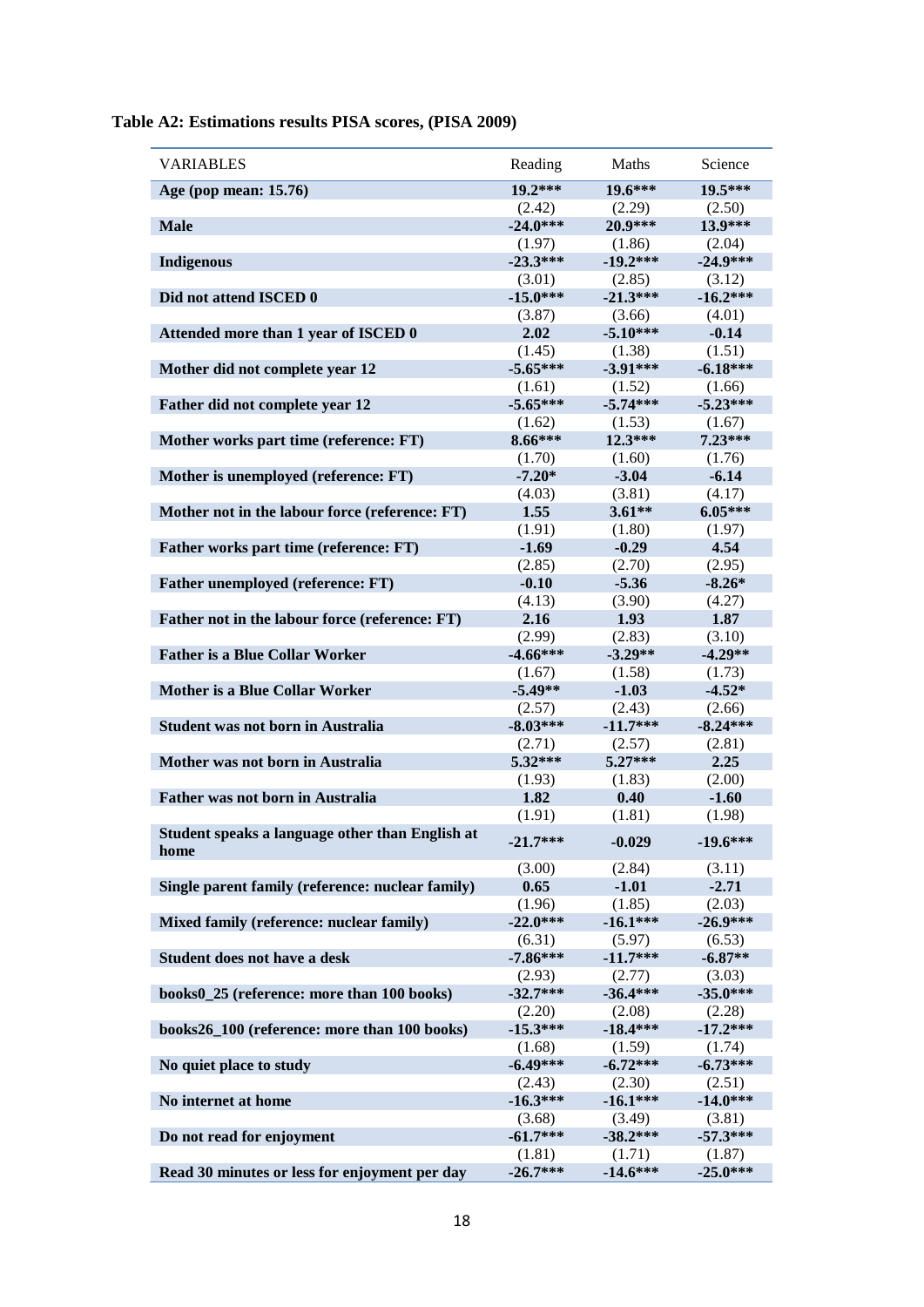|                                                                      | (1.73)               | (1.63)              | (1.79)              |
|----------------------------------------------------------------------|----------------------|---------------------|---------------------|
| Minutes of class time reading per week<br>(pop mean: 237.26)         | $-0.098***$          | $-0.11***$          | $-0.10***$          |
|                                                                      | (0.015)              | (0.014)             | (0.016)             |
| Minutes of class time maths per week<br>(pop mean: 240.04)           | $0.063***$           | $0.067***$          | $0.063***$          |
|                                                                      | (0.014)              | (0.013)             | (0.014)             |
| Minutes of class time science per week<br>(popmean: 219.05)          | $0.051***$           | $0.067***$          | $0.066***$          |
|                                                                      | (0.0083)             | (0.0078)            | (0.0086)            |
| School average minutes of reading class                              | $-0.014$             | 0.031               | 0.085               |
|                                                                      | (0.078)              | (0.079)             | (0.087)             |
| School average minutes of maths class                                | $-0.095$             | $-0.084$            | $-0.12$             |
| School average minutes of science class                              | (0.080)<br>$0.15***$ | (0.081)<br>$0.11**$ | (0.090)<br>$0.12**$ |
|                                                                      | (0.045)              | (0.046)             | (0.051)             |
| Student ESCS (pop mean: 0.3439)                                      | 9.52***              | 11.5***             | 11.3***             |
|                                                                      | (1.44)               | (1.36)              | (1.49)              |
| School average ESCS (school mean: 0.315)                             | 69.8***              | $72.2***$           | 78.9***             |
|                                                                      | (13.3)               | (13.7)              | (15.2)              |
| <b>Male interacted with School ESCS</b>                              | 6.36                 | $-0.72$             | 2.27                |
|                                                                      | (3.91)               | (3.73)              | (4.09)              |
| provincial                                                           | 2.65                 | $6.96**$            | $11.2***$           |
|                                                                      | (3.16)               | (3.28)              | (3.63)              |
| remote                                                               | 2.06                 | $-2.40$             | 7.63                |
|                                                                      | (7.89)               | (8.14)              | (9.01)              |
| More than 40% of students are ESL                                    | 0.89                 | $8.60*$             | 4.71                |
|                                                                      | (4.54)               | (4.72)              | (5.23)              |
| Computers _per_student pop mean: 0.1729)                             | 19.0                 | $22.8*$             | 7.21                |
|                                                                      | (12.5)               | (13.0)              | (14.4)              |
| Principal thinks shortage of qualified teachers                      | 5.49**               | $6.49**$            | $5.31*$             |
| <b>Additional instruction for ESL students</b>                       | (2.62)<br>1.12       | (2.72)<br>1.18      | (3.02)<br>4.94      |
|                                                                      | (2.78)               | (2.88)              | (3.19)              |
| <b>Preparatory instruction for ESL students</b>                      | 4.41                 | 2.64                | 1.31                |
|                                                                      | (2.85)               | (2.96)              | (3.28)              |
| Catholic school (reference: government school)                       | $-3.20$              | $-10.1***$          | $-7.97**$           |
|                                                                      | (3.43)               | (3.57)              | (3.96)              |
| Independent school (reference: government<br>school)                 | $-13.7***$           | $-21.0***$          | $-14.7***$          |
|                                                                      | (4.44)               | (4.61)              | (5.11)              |
| Student/teacher ratio (pop mean: 13.197)                             | 0.71                 | 0.42                | 0.57                |
|                                                                      | (0.61)               | (0.63)              | (0.70)              |
| Constant pressure from parents about academic<br>performance         | 4.71                 | $6.73**$            | 2.43                |
|                                                                      | (3.02)               | (3.15)              | (3.49)              |
| Absenteism hinders students' performance as<br>stressed by Principal | $-12.1***$           | $-13.3***$          | $-11.2***$          |
|                                                                      | (2.98)               | (3.10)              | (3.43)              |
| School never offers standard tests                                   | $-3.29$              | $-3.04$             | $-4.49$             |
|                                                                      | (2.72)               | (2.83)              | (3.14)              |
| <b>NSW</b> (reference ACT)                                           | $26.2**$             | 16.9                | 23.4**              |
|                                                                      | (10.3)               | (10.7)              | (11.8)              |
| VIC (reference ACT)                                                  | 42.9***              | 36.9***             | 33.4***             |
|                                                                      | (10.8)<br>45.1***    | (11.1)<br>45.0***   | (12.3)<br>45.3***   |
| <b>QLD</b> (reference ACT)                                           |                      |                     |                     |
| SA (reference ACT)                                                   | (10.4)<br>34.6***    | (10.8)<br>$35.0***$ | (12.0)<br>31.8***   |
|                                                                      | (10.6)               | (10.9)              | (12.1)              |
| <b>WA</b> (reference ACT)                                            | 42.6***              | 44.9***             | 43.1***             |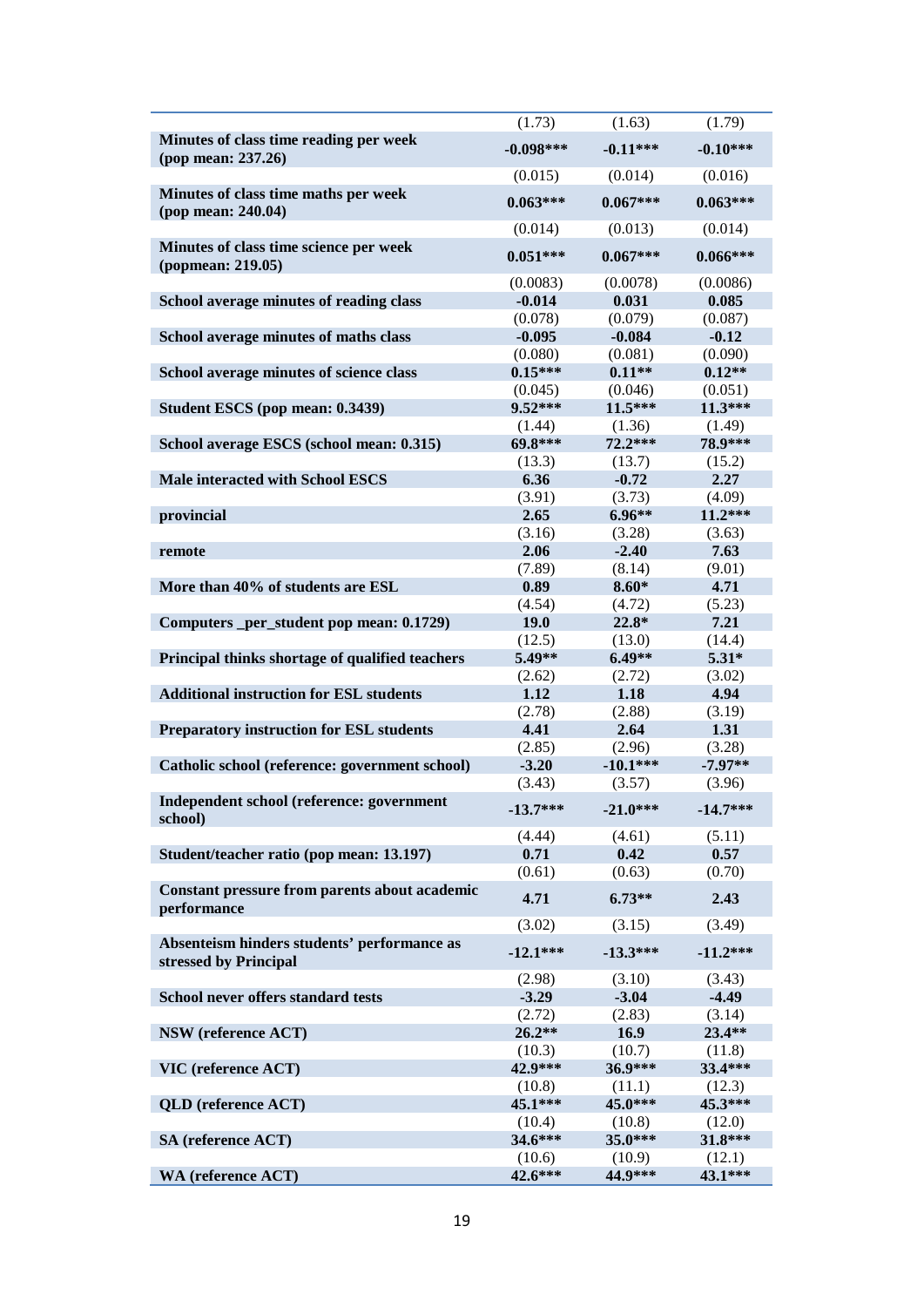|                                               | (10.9)     | (11.2)    | (12.5)    |
|-----------------------------------------------|------------|-----------|-----------|
| TAS (reference ACT)                           | 17.6       | 18.2      | 12.4      |
|                                               | (10.9)     | (11.3)    | (12.5)    |
| NT(reference ACT)                             | $23.2**$   | $30.2***$ | 16.2      |
|                                               | (10.1)     | (10.5)    | (11.6)    |
| NSW_sescs (interaction state and school escs) | $-26.7*$   | $-16.1$   | $-23.8$   |
|                                               | (13.8)     | (14.3)    | (15.8)    |
| VIC sescs                                     | $-41.5***$ | $-37.5**$ | $-39.4**$ |
|                                               | (14.5)     | (15.0)    | (16.6)    |
| <b>OLD</b> sescs                              | $-34.0**$  | $-35.0**$ | $-43.1**$ |
|                                               | (14.7)     | (15.2)    | (16.9)    |
| <b>SA</b> sescs                               | $-37.6***$ | $-28.2*$  | $-38.2**$ |
|                                               | (14.9)     | (15.5)    | (17.2)    |
| <b>WA</b> sescs                               | $-40.7***$ | $-29.4*$  | $-25.7$   |
|                                               | (15.7)     | (16.3)    | (18.1)    |
| <b>TAS</b> sescs                              | $-4.24$    | $-9.40$   | $-8.18$   |
|                                               | (17.2)     | (17.8)    | (19.7)    |
| NT escs                                       | 4.35       | $-1.18$   | 3.55      |
|                                               | (4.55)     | (4.31)    | (4.71)    |
| <b>Constant</b>                               | 531***     | 495***    | $517***$  |
|                                               | (14.6)     | (15.0)    | (16.6)    |
| var(cons)                                     | 280.69     | 334.19    | 414.84    |
|                                               | 35.56      | 38.43     | 46.43     |
| var(residuals)                                | 4794.65    | 4279.48   | 5122.23   |
|                                               | 67.7       | 60.43     | 72.29     |
| <b>Observations</b>                           | 10,396     | 10,396    | 10,396    |
| No of Schools                                 | 348        | 348       | 348       |
| R-squared                                     | 0.477      | 0.438     | 0.443     |
| <b>Variance Partition Coefficient</b>         | 0.055      | 0.072     | 0.075     |

Standard errors in parentheses \*\*\* p<0.01, \*\* p<0.05, \* p<0.1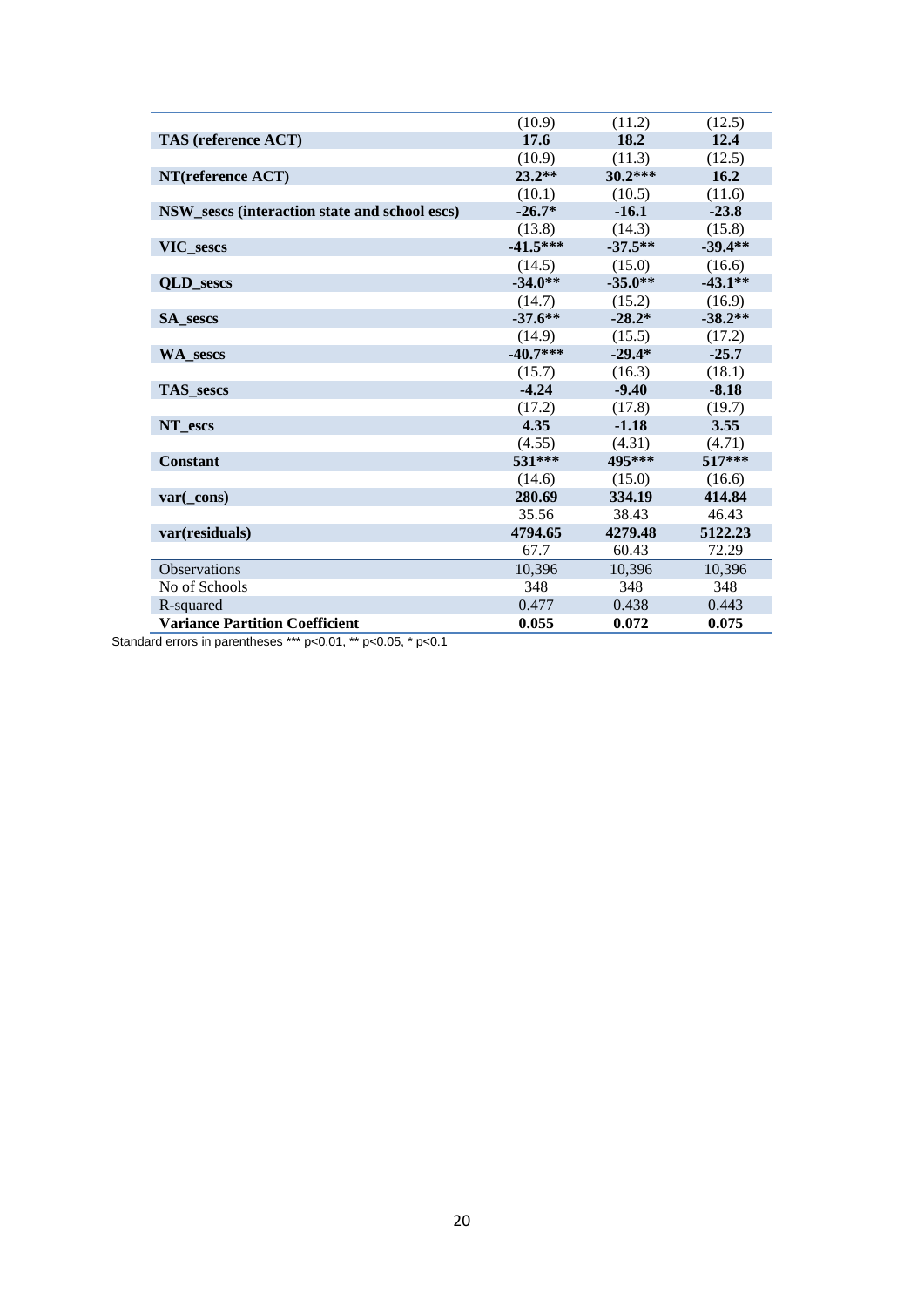**Figure A1: Estimated school effects after control for students and schools characteristics, Reading scores (PISA 2009)**



**Figure A2: Estimated school effects after control for students and schools characteristics, Maths scores (PISA 2009)**

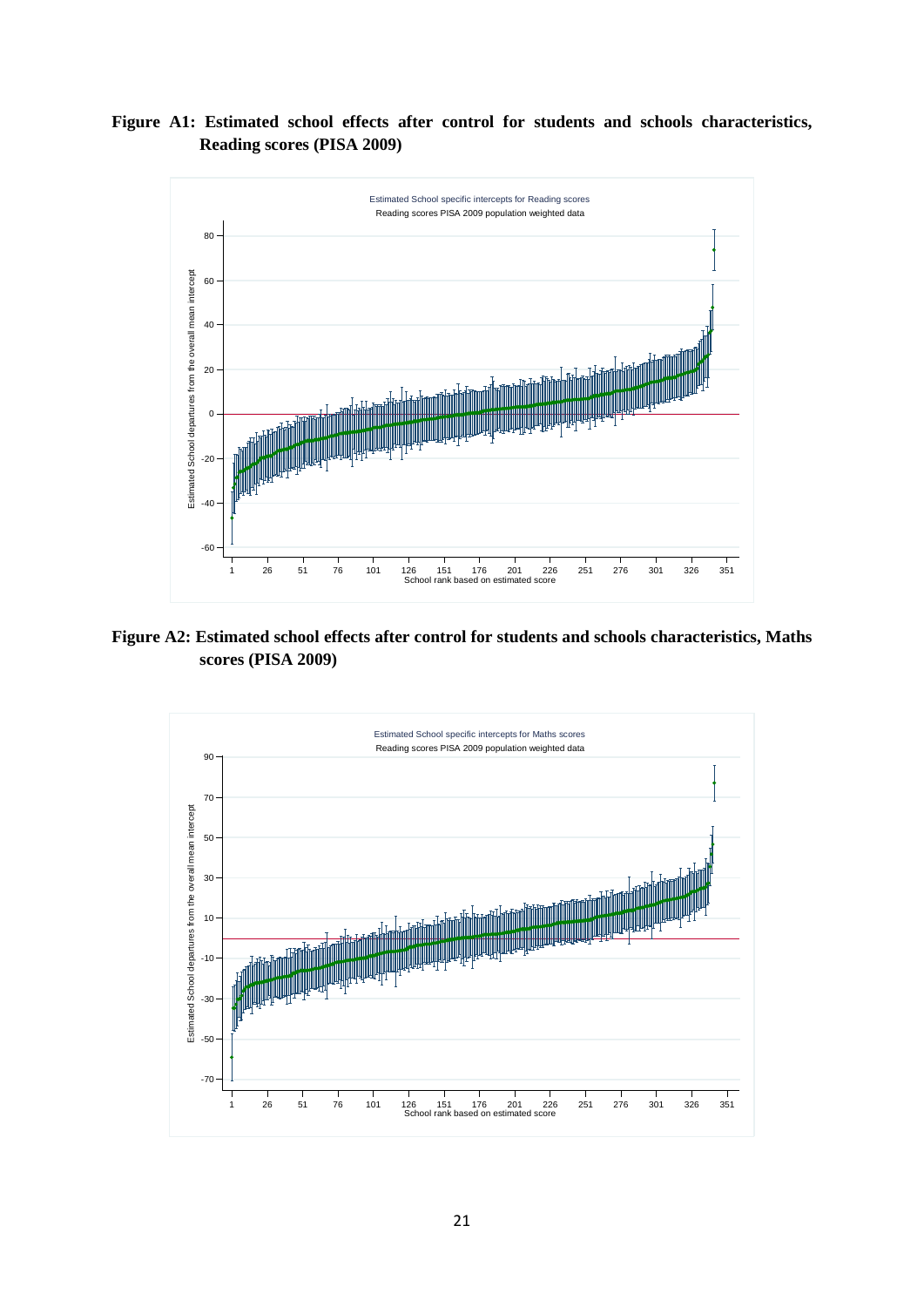**Figure A3: Estimated school effects after control for students and schools characteristics, Science scores (PISA 2009)**